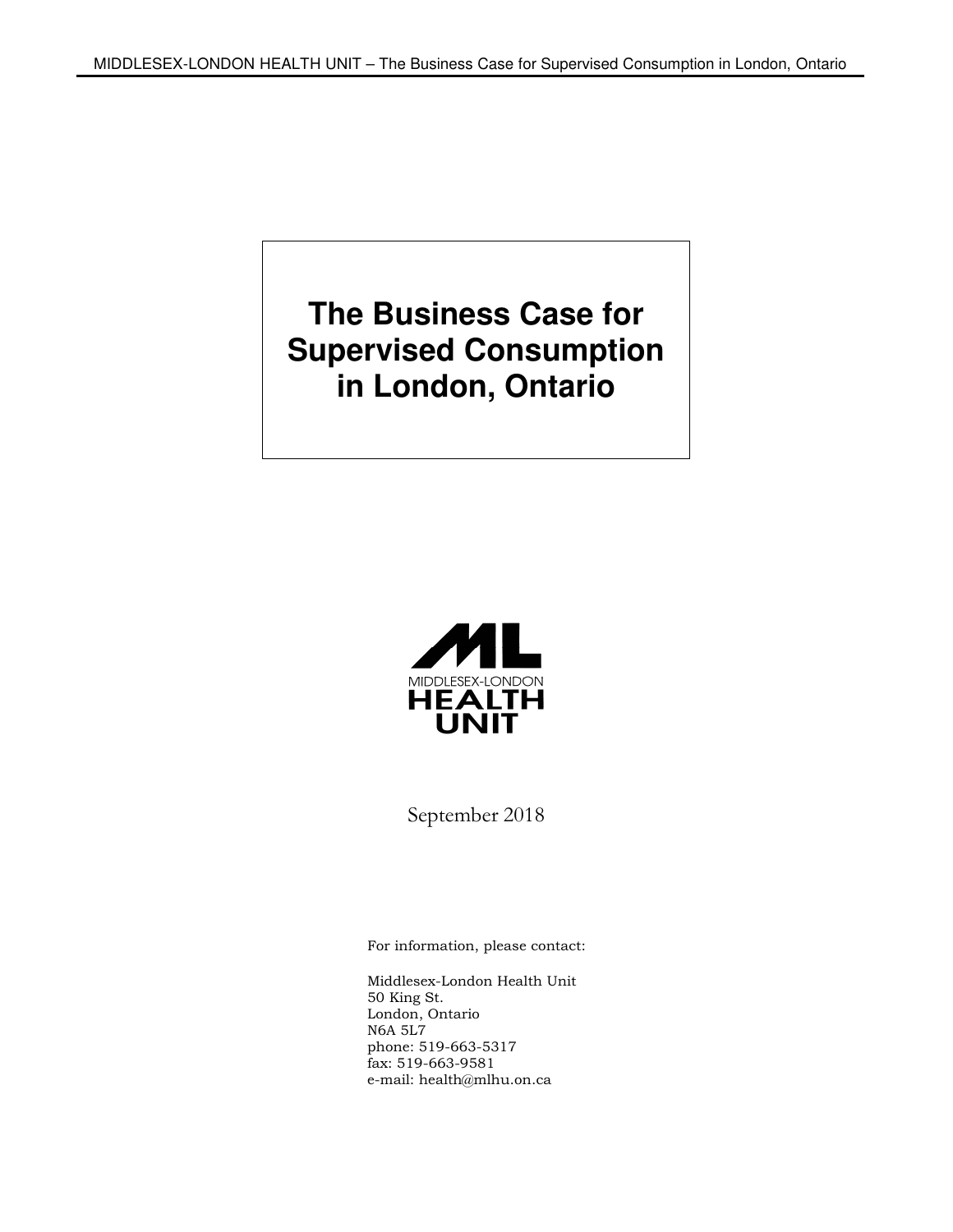© Copyright 2018 Middlesex-London Health Unit 50 King Street London, Ontario N6A 5L7

Cite reference as: Middlesex-London Health Unit (2018). The Business Case for Supervised Consumption in London, Ontario London, Ontario.

All rights reserved.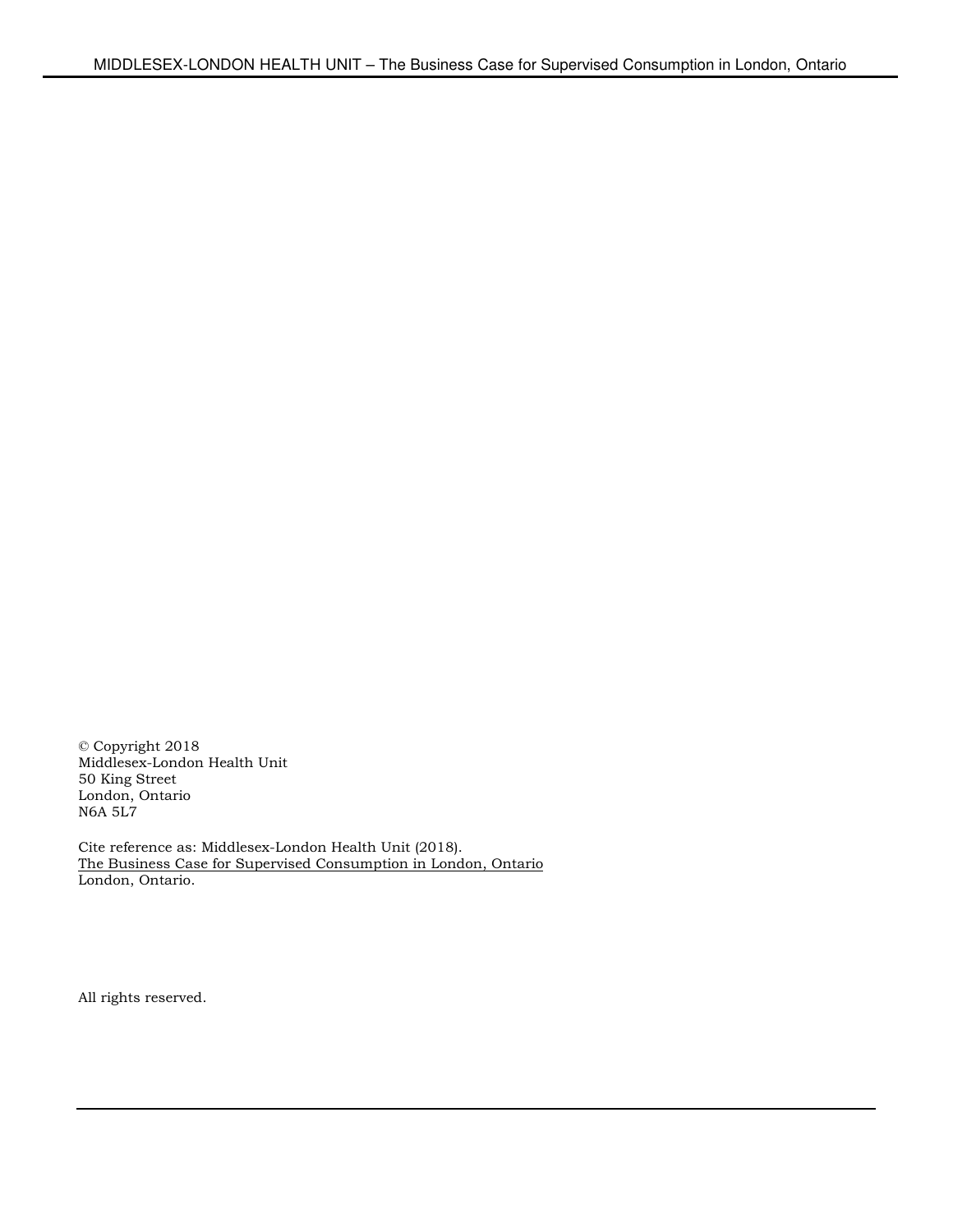### Contents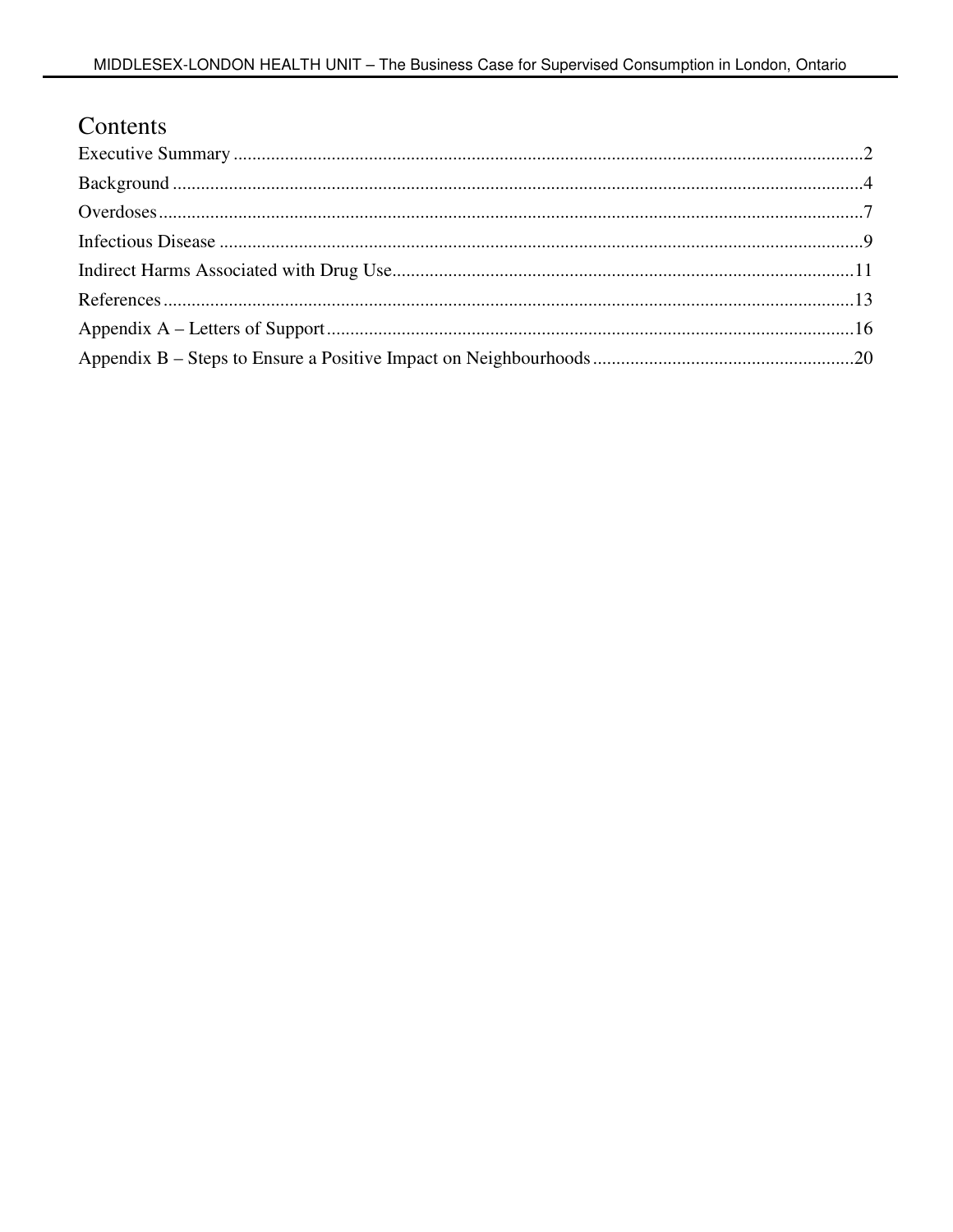### Acknowledgements

This report would not have been possible without the diligent work of Shaya Dhinsa, Manager of Sexual Health, Middlesex-London Health Unit. In addition, Gerry Macartney CEO of the London Chamber of Commerce provided key strategic input.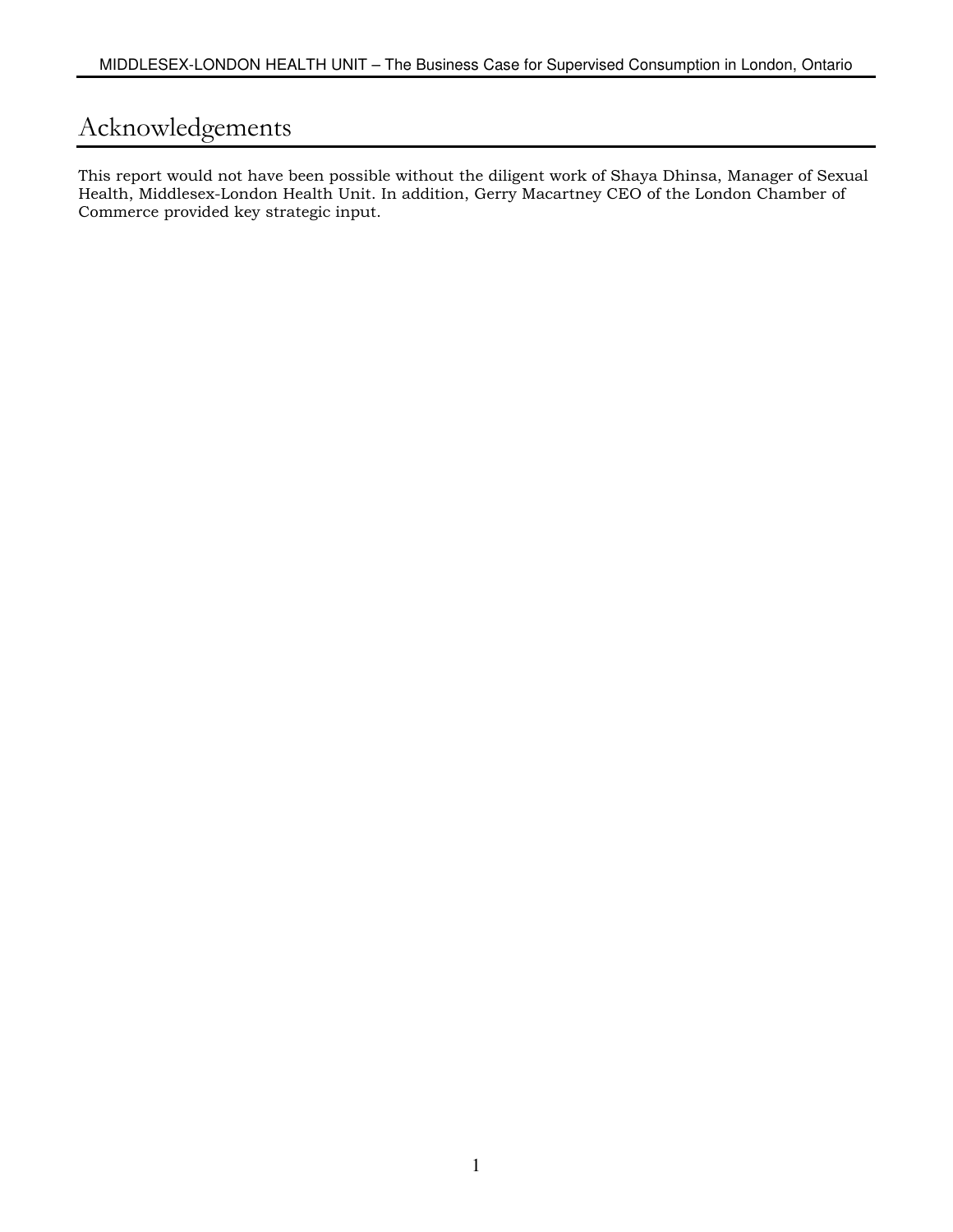# **Executive Summary**

### **The Opioid Crisis**

Like many major cities in Canada, London, Ontario is in the midst of a drug crisis which has resulted in significant health, social and financial costs that are borne directly by our residents, local municipalities and the province. Over 400 Londoners have lost their lives to overdose in the past decade, there have been tens of millions of dollars spent on the treatment of infectious disease associated with drug use, and there are concerns about both the public consumption of drugs and discarded needle waste being found in the community. New solutions are urgently needed to not only control the financial pressures on government, but to help those who are affected to receive rehabilitation, prevent overdose deaths, stop the spread of disease, and reduce harm to the broader community.

### **The Opportunity**

Supervised Consumption Facilities (SCFs) are designed to provide a safe, supervised space where people can consume drugs they obtained on their own and receive information about, and referrals to, health and social support services in the community. While clients *are not* provided with drugs at the site, they do receive sterile injecting equipment and instruction on safer injecting and / or consumption practices.

A healthcare provider supervises the clients' injection / consumption in a room dedicated for this purpose and can intervene in the case of any medical emergencies. Clients dispose of injecting equipment waste prior to leaving the consumption room, before being directed to a waiting room where they will continue to be observed for any negative reactions.

The connection with the healthcare provider is key; not only because a relationship can develop with the client, but because they can also provide referrals to support services including outreach workers, addiction services, housing and withdrawal management, when the client is ready to take that step.

### **The Benefits**

The benefits of SCFs are clear and supported by research literature and the experiences in other jurisdictions. These benefits include:

- Preventing overdose deaths;
- Limiting the spread of infectious disease;
- Increasing the use of detox programs and addiction treatment;
- Reducing the sharing of needles and other injection equipment;
- Reducing public disorder; and,
- Increasing safer injection behaviours.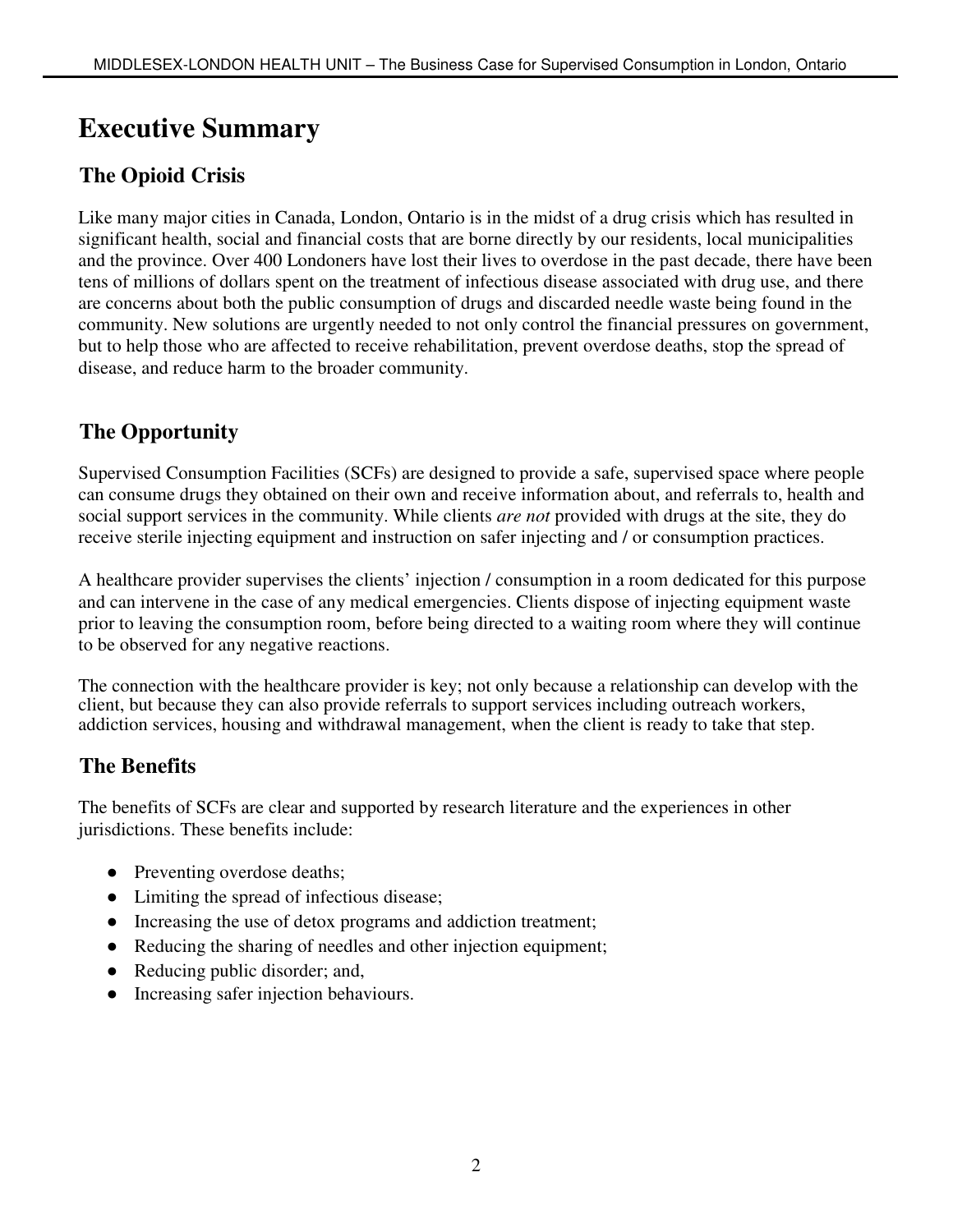### **Concerns**

Several potential risks associated with SCFs have become common points of debate among members of the public and in the media. Some of the concerns expressed during the community consultations held in London were:

- Increased presence of people who use drugs in the neighbourhood;
- Increased drug trafficking in the area;
- Negative impact on reputation or the image of the community;
- Decrease in property values;
- Increased drug use;
- Decline in neighbourhood cleanliness / quality of life; and,
- Decreased personal safety.

While these concerns have not been demonstrated in the empirical evidence generated to date, they do require further follow-up and attention.

### **Costs**

SCFs can generate cost savings when the analysis takes into account their capacity to reduce the transmission of blood-borne diseases, namely HIV and hepatitis C, and their role in reducing infections such as Endocarditis and invasive Group A Streptococcal (iGAS).

In terms of real dollars, annual operating costs are approximately \$1.2M. This is funded through the Ministry of Health and Long-Term Care, which is the largest beneficiary of the cost savings associated with prevented illness. These dollars provide the means to staff, equip and operate an SCF facility.

Another significant cost is political capital. SCFs are controversial interventions that seek to help a marginalized population within the community who often face extreme stigmatization. It takes leadership and the ability to navigate controversy to successfully rally the community around this kind of intervention.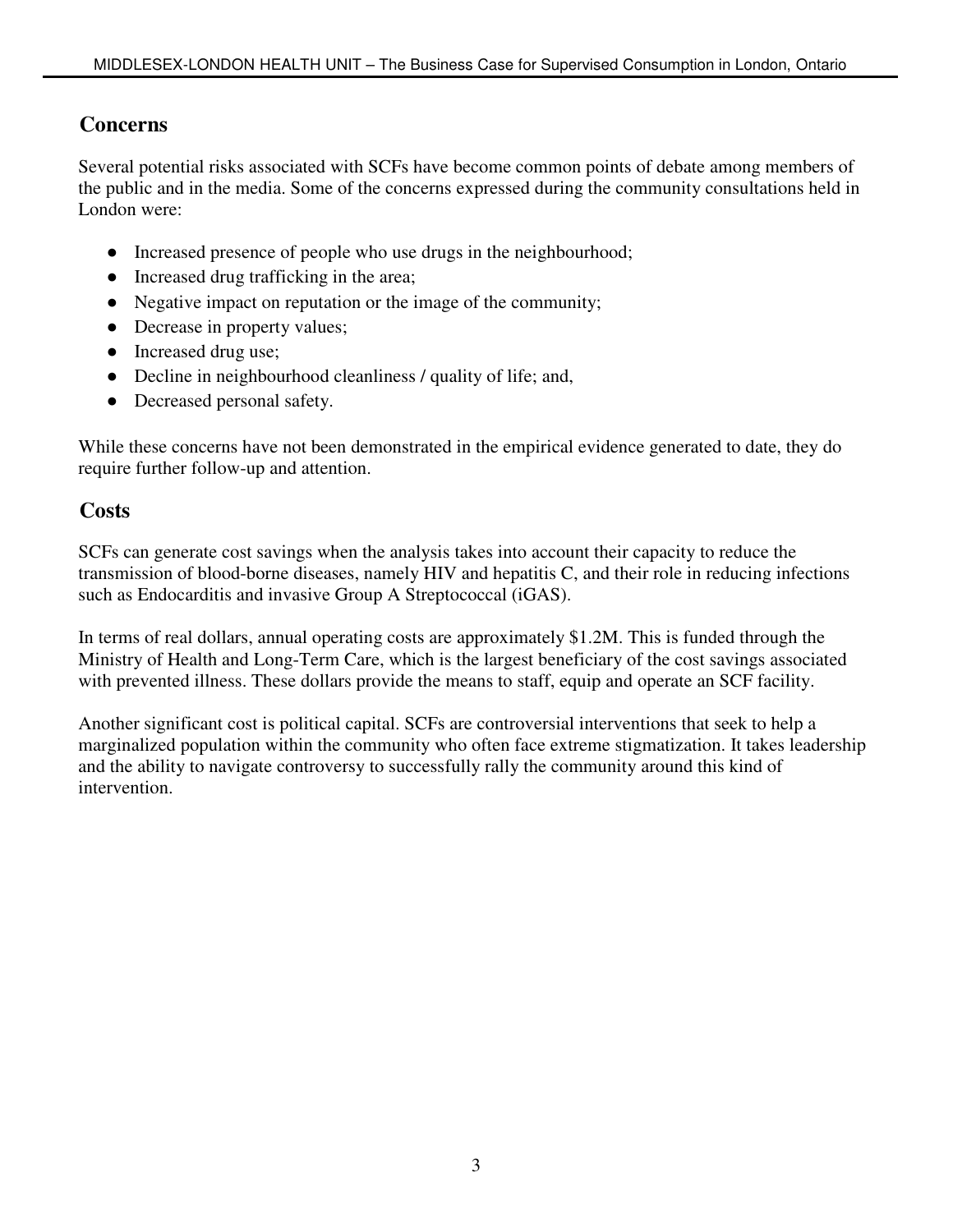# **Background**

Canada is experiencing a serious and growing opioid crisis. In 2016, there were 2,946 apparent opioidrelated deaths across the country and it is expected that this count will rise (Public Health Agency of Canada, 2018). Like many major cities in Canada, London, Ontario has felt the burden of this crisis through increasing health, social, and financial costs. In London specifically, over 400 residents have lost their lives to overdose in the past decade.

London has a large population of injection drug users, believed to be one of the largest in the country relative to its population. While the exact size of the population of people who inject drugs (PWID) remains largely unknown, it has been estimated that there are approximately 6,000 PWID in London (about 2% of London's total population of 385,000) (Middlesex-London Health Unit, 2017).

Death rates have been fluctuating in Middlesex-London since 2005. The highest rate of deaths related to opioid toxicity was seen in 2012 (Public Health Ontario, 2017). In Ontario the death rate has been slowly increasing. The most recent data from 2015 and 2016 indicates that the rate of opioid-related deaths in Middlesex-London has been similar to that of Ontario (between 5 and 6 deaths per 100,000 people) (Public Health Ontario, 2017).

Additionally, in 2016, the rates of invasive Group A Streptococcal (iGAS) infections, HIV, and Hepatitis C infection were significantly higher in Middlesex-London when compared to provincial rates, and these increases were felt to be related, in part, to the use of injection drugs by community members (Middlesex-London Health Unit, 2018).

In June 2016, the Middlesex-London Health Unit (MLHU) declared a public health emergency due to the increase in the number of HIV and other infections in London. On December 7, 2017, and as a new strategy to address the opioid crisis, Health Canada issued an exemption to Ontario's Ministry of Health and Long-Term Care to establish temporary Urgent Public Health Need Sites (referred to as Overdose Prevention Sites) in Ontario. The Overdose Prevention Sites (OPS) were to be established for a timelimited basis (3-6 months), with the possibility of extension (Ministry of Health and Long-Term Care, 2018).

In collaboration with Regional HIV/AIDS Connection (RHAC), London's Temporary Overdose Prevention Site (TOPS) opened on February 12<sup>th</sup>, 2018 and became the first legally-sanctioned site of its kind in Ontario. TOPS is intended to:

- Prevent overdose deaths:
- Reduce the spread of infectious disease;
- Increase access to harm reduction services;
- Reduce unsafe consumption practices;
- Potentially reduce health care costs;
- Minimize the burden on the health care system;
- Reduce the amount of discarded needles and syringes found in public spaces (and the risks associated with potential injury); and,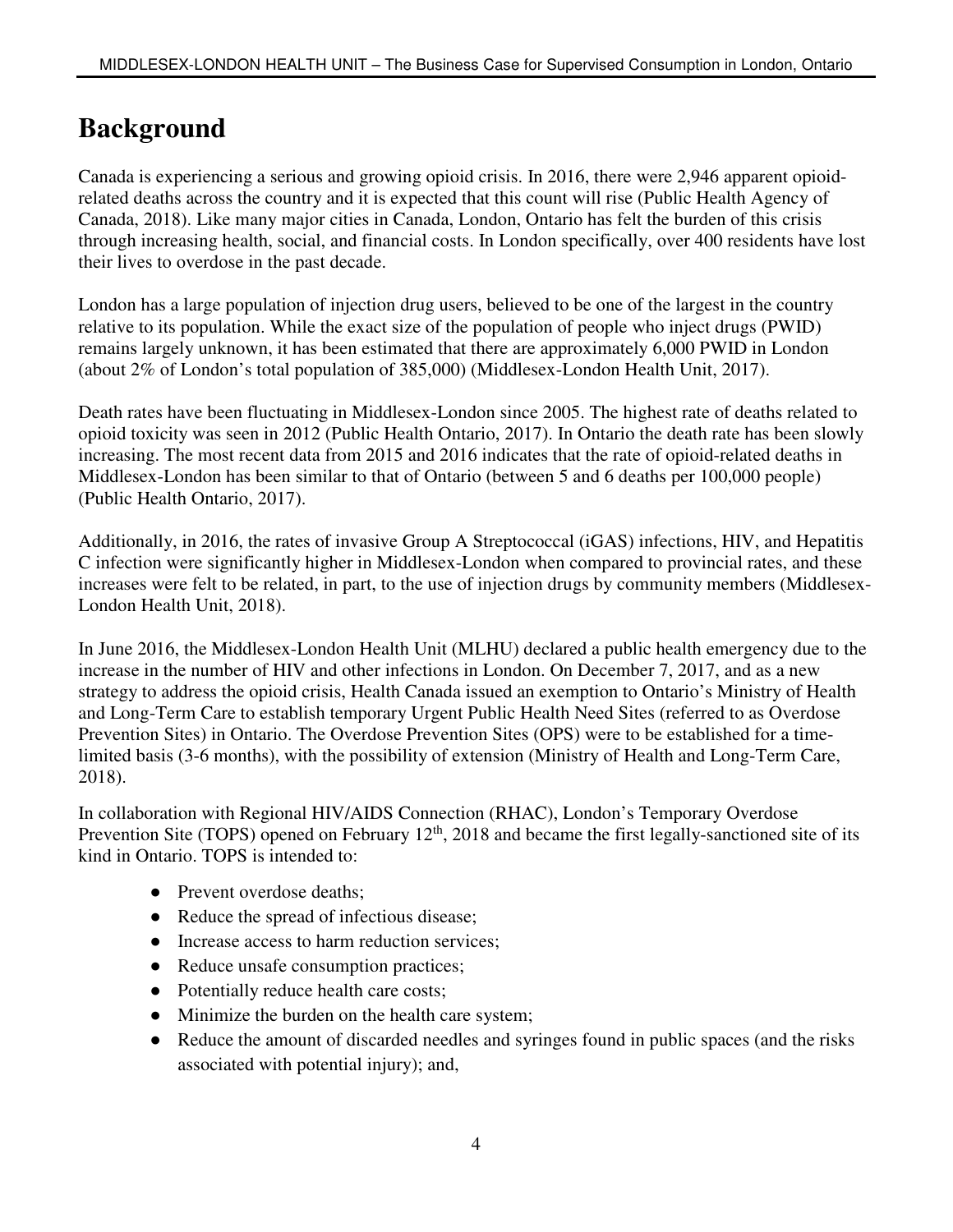• Improve access to other health and social services (Ministry of Health and Long-Term Care, 2018).

In the months since the facility opened, nearly ten percent of the client population has been referred to rehabilitation. In the first 150 days of operation alone, 150 people were successfully connected to addictions treatment. As of August 31, 2018, there have been 31 overdoses at the facility, most of which were fentanyl-related – with none resulting in death.

New diagnoses of HIV are also on the decline, even though testing rates continue to increase. Endocarditis, an infection of the lining of the heart which is associated with injection drug use, previously cost London hospitals approximately \$7 million per year, yet clinicians have reported a decrease in the occurrence of this disease as well.

Due in part to the positive outcomes that have been observed so far, the London Chamber of Commerce and Downtown London Business Improvement Area have both indicated their support for supervised consumption services. Their letters of support are appended to this document.

As of June 2018, there were 30 supervised consumption sites approved to operate in Canada; of these, 10 were in Ontario, and another 10 open site applications were awaiting federal approval (Government of Canada, 2018). These sites can offer services ranging from supervised injection, to intranasal and oral consumption, to referrals or information on health and social services, including housing services, primary health care, and addictions support.

Multiple studies have been conducted to explore the impact and effectiveness of supervised consumption services, both on the people they are intended to serve, as well as the broader community in which they operate. The majority of these studies have been conducted in British Columbia (BC) where the first legal supervised drug injection site in North America, Insite, was founded in 2003. Research conducted in BC has shown multiple benefits that have resulted from the implementation of a supervised consumption facility, including:

- Overdose deaths averted (Milloy, Kerr, Tyndall, Montaner, & Wood, 2008);
- Increased use of detox programs and addiction treatment (Tyndall et al., 2006; Wood, Tyndall, Zhang, Montaner, & Kerr, 2007);
- Reduction in syringe sharing and rushed injections (Stoltz et al., 2007);
- No negative changes in community drug use patterns, including injection drug use (Kerr, Small, Moore, & Wood, 2007; Kerr et al., 2006; Kerr, Tyndall, et al., 2007);
- Reduction in public disorder (Wood et al., 2004);
- Increases in safer injection behaviours (Small, Wood, Lloyd-Smith, Tyndall, & Kerr, 2008; Stoltz et al., 2007); and
- No increase in drug-related crime (Myer & Belisle, 2018).

A systematic review by Potier, Laprevote, Dubois-Arber, Cottencin, and Rolland (2014) reviewed 75 articles related to SCFs. Of these articles, 85% originated from Vancouver, BC or Sydney, Australia. This review further demonstrates the benefits of the implementation of SCFs. The research literature on SCFs demonstrated that these sites were effective in attracting people who inject drugs, promoting safer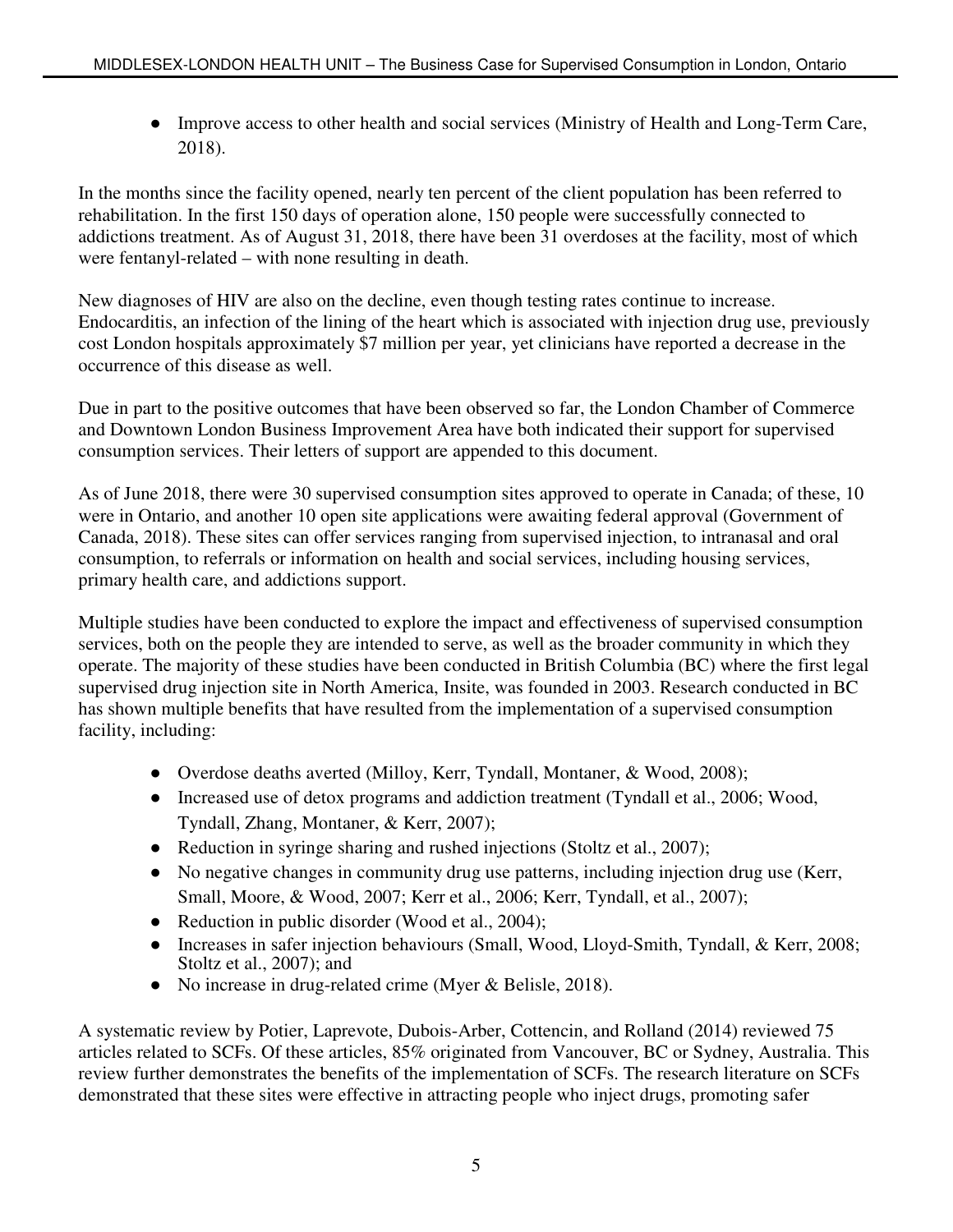injection conditions, increasing access to additional services such as primary care, and reducing the frequency of overdoses. The research also found that these services do not increase drug injecting, drug trafficking or crime in the vicinity of the facilities, in addition to reducing the amount of public drug injections and improperly discarded syringes.

However, the TOPS is, as its name indicates, temporary. The class exemption that has been granted by the province of Ontario will expire on September 30<sup>th</sup> 2018. The OPS/SCF review being conducted by the Minister of Health and Long-Term Care is expected to be completed by the end of September, at which time the Ontario Government's decision whether or not to renew the exemption, or the funding for these sites, will be made.

To address the need for a permanent SCF in London, an Ontario Integrated Supervised Injection Site Feasibility Study was conducted by the Ontario HIV Treatment Network in 2016. This study explored the potential willingness to use supervised injection services (SIS) among local people who use injection drugs in Middlesex-London. A total of 199 PWID participated in this study. In total, 170 (86%) participants reported a willingness to use SIS, if one was available, while another 14 (7%) said they would not be willing to use SIS. Overall, the study demonstrated a high rate of willingness to use SIS in Middlesex-London, if one were available (Ontario HIV Treatment Network, 2017).

To meet the requirements of Health Canada's application process for an SCF, a community consultation process was conducted in November and December of 2017 to better understand the local needs, benefits, concerns and recommendations, in order to inform a potential site location and operations (Centre for Organizational Effectiveness, 2018). This consultation had 2,145 survey responses, 334 community participants and 56 focus group participants. The consultation found that Londoners want to support people who use drugs and saw the benefits of a SCF across a wide range of domains, including those outlined in this business case.

It is clear that supervised consumption services alone will not solve the drug crisis that this community currently faces. As such, London is on the cusp of launching a comprehensive Community Drug and Alcohol Strategy. The Middlesex-London Community Drug and Alcohol Strategy (CDAS) is a long-term comprehensive strategy to address substance use in London and the surrounding area based on a four pillar philosophy of prevention, treatment, harm reduction and enforcement. The CDAS partnership consists of more than 30 committed community partner organizations representing diverse sectors inducing health and social services, education, enforcement, municipalities, business, and people with lived expertise.

This business case further articulates the need for SCFs in the Middlesex-London area, focusing on three significant challenges: overdoses, infectious disease and harms associated with drug use.

Addressing these challenges associated with the opioid crisis through an investment in SCFs would have a tangible impact on the community. Most importantly it would save lives; but it would also reduce the healthcare costs associated with drug use, improve neighbourhood safety, improve health outcomes, and reduce the spread of infections such as HIV.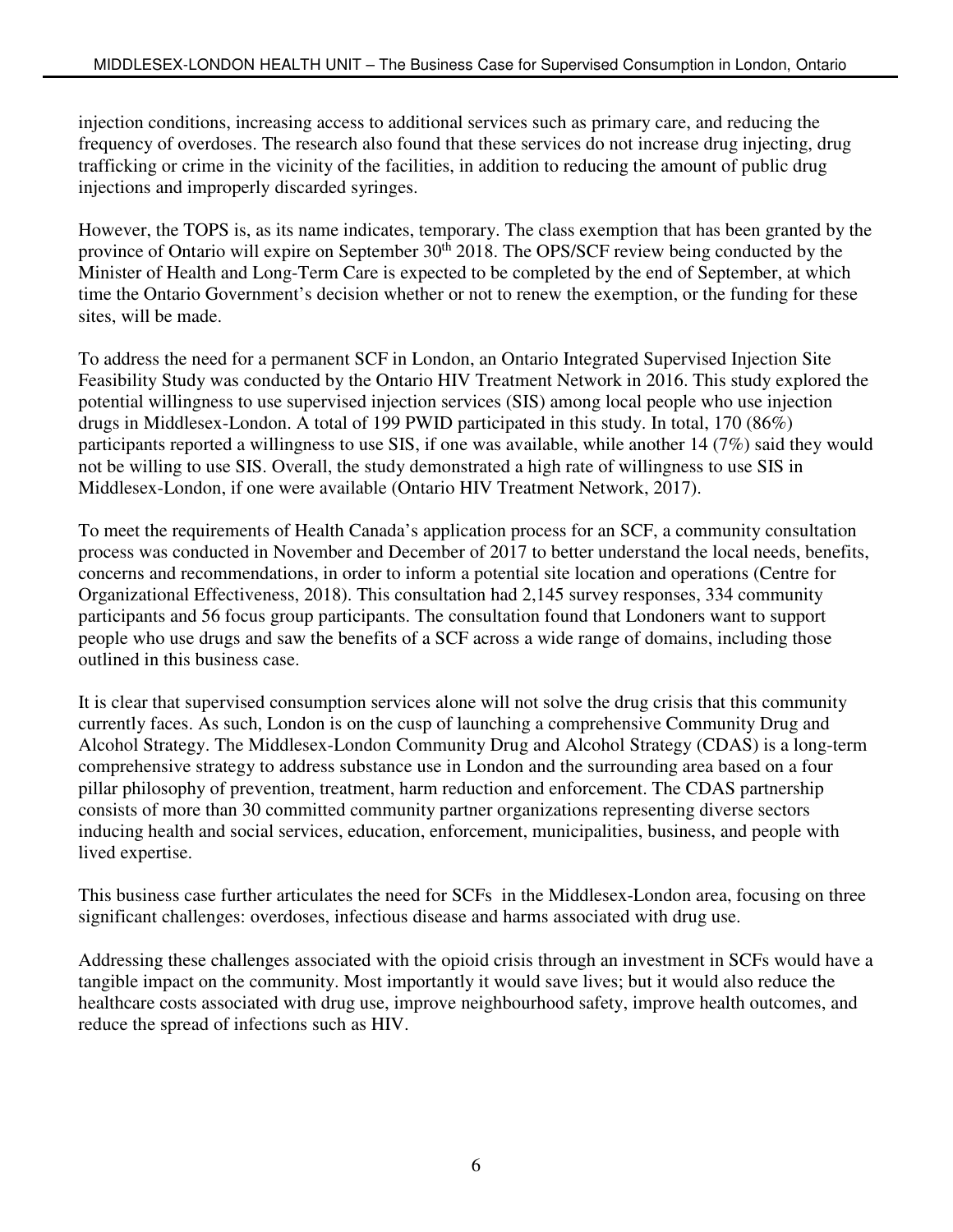# **Overdoses**

### Current Situation

The number of overdoses continues to rise with the arrival of new and highly toxic forms of opioids such as fentanyl and carfentanil. Between August  $1<sup>st</sup>$  and  $31<sup>st</sup>$ , there were 23 overdoses at the Temporary Overdose Prevention Site. Fortunately, all were reversed due to interventions by staff members who were on-site.

Data on non-fatal overdoses is limited, and is not collected in a systematic way. Many people who use drugs will experience a non-fatal overdose, but may not seek medical attention. This is especially true of those who use illicit drugs and often experience stigma and discrimination in the health care system. One available indicator of non-fatal overdoses is the number of emergency department visits and hospital admissions for opioid-related issue.

The number of Emergency Department visits has generally been higher in the Middlesex-London region than the rest of Ontario since 2004 and increasing since 2014; in fact, there were 188 overdose-related Emergency Department visits in 2016 (Middlesex-London Health Unit, 2018). Hospitalizations for overdoses have also been increasing over time in both Middlesex-London and Ontario. Yet, in recent years, the rate in Middlesex-London has been increasing at a greater pace than the rest of the province (Middlesex-London Health Unit, 2018).

In 2013, Middlesex-London EMS responded to 602 drug overdoses-related calls, averaging more than one overdose per day (Middlesex-London Health Unit, 2014). Furthermore, in the Ontario Integrated Supervised Injection Service Feasibility Study Report conducted in London, participants identified that one in four (25%) reported a history of overdose (Ontario HIV Treatment Network, 2016).

The local opioid market has historically been dominated by diverted prescription drugs (Middlesex-London Health Unit, 2014). With the introduction of prescribing guidelines in September, 2017, it was expected that the availability of prescription opioids would decrease, and that more potent versions of illegally produced drugs such as fentanyl and carfentanil would become more common locally. This change could lead to an increase in the number of opioid overdoses and deaths.

In October 2016, the Minister of Health and Long-Term Care released a "Strategy to Prevent Opioid Addiction and Overdose" (Opioid Strategy), which included ongoing work to: enhance data collection and surveillance; modernize prescription and dispensing practices; improve access to high-quality addiction treatment services; and enhance harm reduction services and supports (Ministry of Health and Long-Term Care, 2016). On June 12, 2017 and in order to support implementation of the Opioid Strategy's harm reduction pillar, the Minister of Health and Long-Term Care announced that funding would be provided to boards of health to build on existing harm reduction programs and services, and to improve local opioid response capacity and initiatives (Ministry of Health and Long-Term Care, 2017).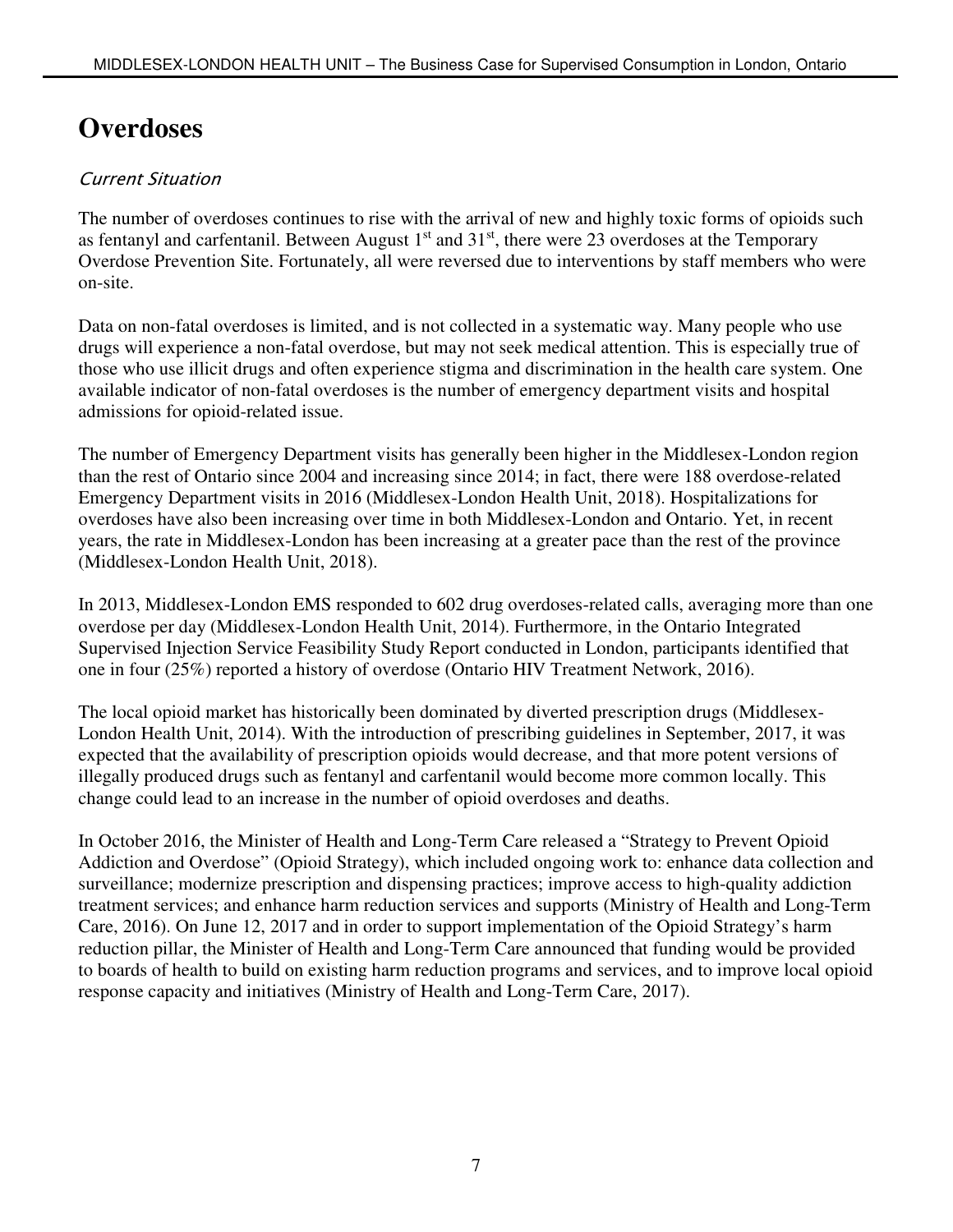#### Current Services Provided

On February 12, 2018, London's Temporary Overdose Prevention Site (TOPS) was opened in collaboration with Regional HIV/AIDS Connection (RHAC). Since then, TOPS has seen more than 7,000 visits by 2,000 unique individuals. As of September 16, 2018, there have been 31 overdoses at the facility, most of which were fentanyl-related – with no deaths.

The number of naloxone kits distributed in the Middlesex-London region has steadily increased since 2014. Naloxone is a drug which can reverse the effects of an opioid overdose long enough for that individual to get medical attention and care. There was also a steep rise in the number of people reporting that they had administered naloxone in 2017. Regional HIV/AIDS Connection in collaboration with the Middlesex-London Health Unit and several community agencies across the city provide harm reduction services, which include, but are not limited to, the distribution of safer drug use supplies and naloxone, safer drug use education and referrals to agencies that provide addiction treatment.

#### Impact of SCF on Overdoses

Research evidence has reported that Supervised Consumption Facilities improve access to overdose care and reduce the number of overdose fatalities (Ontario HIV Treatment Network, 2014). A study conducted at Insite, one of Vancouver's SCFs, reported that each year staff intervene in two to 12 potentially fatal overdoses (Milloy et. al, 2008). Studies from Europe have reported a decline in overdose fatalities after SCFs had opened (Dolan et al., 2000). In Australia, the number of ambulance calls related to overdose emergencies has been reported to decline significantly after an SCF had opened and calls had continued to remain lower during the hours the site was operating (Salmon, van Beek, Amin, Kaldor, & Maher, 2010).

Kerr, Small, Moore, and Wood (2007) reported that the Vancouver sites provide opportunities for PWID to reduce the risks of overdosing, when compared to if they were to inject alone. Participants acknowledged that if an overdose were to occur in a public space, it may be less likely for an onlooker to intervene and seek medical attention for the person who had overdosed. They noted the benefit of having medical staff directly at Insite, who could recognize and assist if an overdose were to occur there, rather than at a public location, such as an alleyway or behind a dumpster (Kerr, Small, et al., 2007).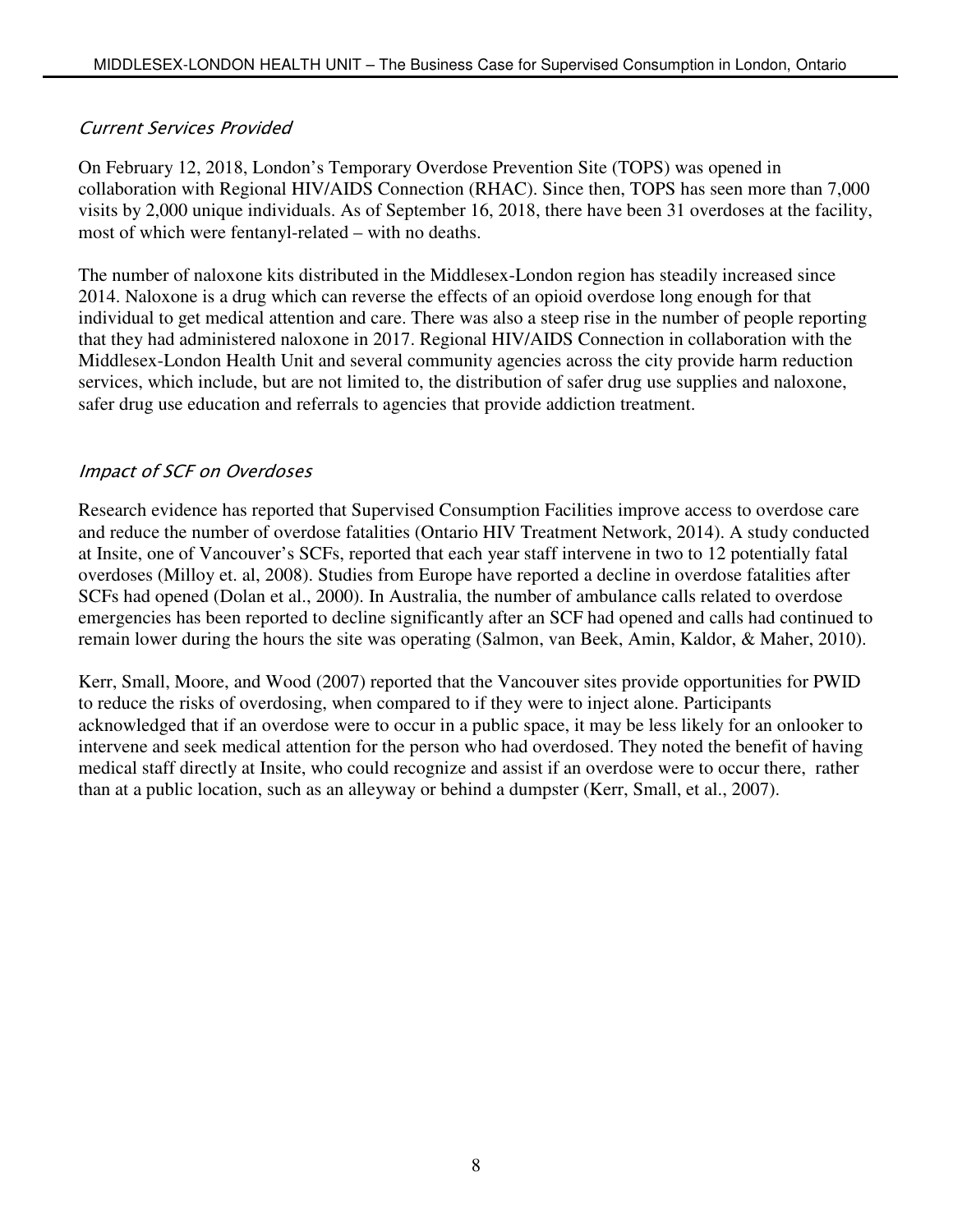## **Infectious Disease**

### Current Situation

In February 2016, an investigation was initiated by the Middlesex-London Health Unit to understand the increase in new cases of HIV because of concerns raised by local Infectious Diseases (ID) physicians. In the first six weeks of 2016, six new cases of HIV were reported to MLHU. This was considerably higher compared to what had been observed previously.

The investigation began with identifying the number of cases and rate of HIV compared to similar jurisdictions and Ontario, in general. Additional data was requested from Public Health Ontario (PHO) to understand whether this increase could be explained by other factors, such as an increase in HIV testing in London. MLHU also determined in which population(s) the new infections were occurring. MLHU was able to confirm that the HIV rates were, in fact, increasing in Middlesex-London. On the contrary, HIV rates across the province had been declining over the past decade. PWID have, at their highest, represented just under 10% of new HIV cases in Ontario. In contrast, two-thirds of new HIV cases in Middlesex-London were attributed to PWID (Middlesex-London Health Unit, 2018).

Simultaneously, an investigation of hepatitis C (Hep C) was initiated by MLHU to understand whether there was a similar pattern in terms of risk factors and trends over time. The rate of Hep C in Middlesex-London has been higher than the provincial rate for several years; however, the rates have been stable in recent years (Middlesex-London Health Unit, 2018). While HIV and Hep C investigations were underway, MLHU began an investigation of Invasive Group A Streptococcal (iGAS) cases. As a result of this investigation, an iGAS outbreak was declared in May of 2016. This outbreak is ongoing and shares similar characteristics with HIV and Hep C outbreaks and it is predominantly concentrated in the PWID population. In addition, ID physicians also reported a concerning increase in cases of infective endocarditis in the PWID population. In 2008, there were less than 200 total days of hospital stay due to injection drug use-associated infective endocarditis, in comparison to approximately 2,000 total days in 2015. The estimated healthcare costs due to endocarditis alone were estimated at \$7.7 million in 2015, or \$112,150 per case.

In addition to outbreak investigations, MLHU consulted with key local stakeholders who provide services and support to people living with HIV, such as Regional HIV/AIDS Connection, London Intercommunity Health Centre (LIHC) and ID physicians. Stakeholder consultations and meetings were also organized by MLHU to inform key organizations on the alarming increase in HIV cases and to understand their perspectives on the potential causes of this rise. National and international experts and other public health units were consulted, as well as research evidence and best practice guidelines on preventing HIV among PWID.

The lifetime costs for a single case of HIV are estimated at \$1.3 million (Kingston-Riechers, 2011). Based on this finding, London's HIV outbreak would have an estimated cost of \$50 million. Hepatitis C (single course treatment) costs \$70,000. London's HIV outbreak prompted MLHU to declare a public health emergency in June of 2016. The intent was to raise awareness among key stakeholders and the community about the outbreaks affecting vulnerable people and, more specifically, PWID. To address this public health emergency, a number of key strategies were implemented, including the development of an HIV Leadership Team with representation from key organizations in Middlesex-London. They aimed to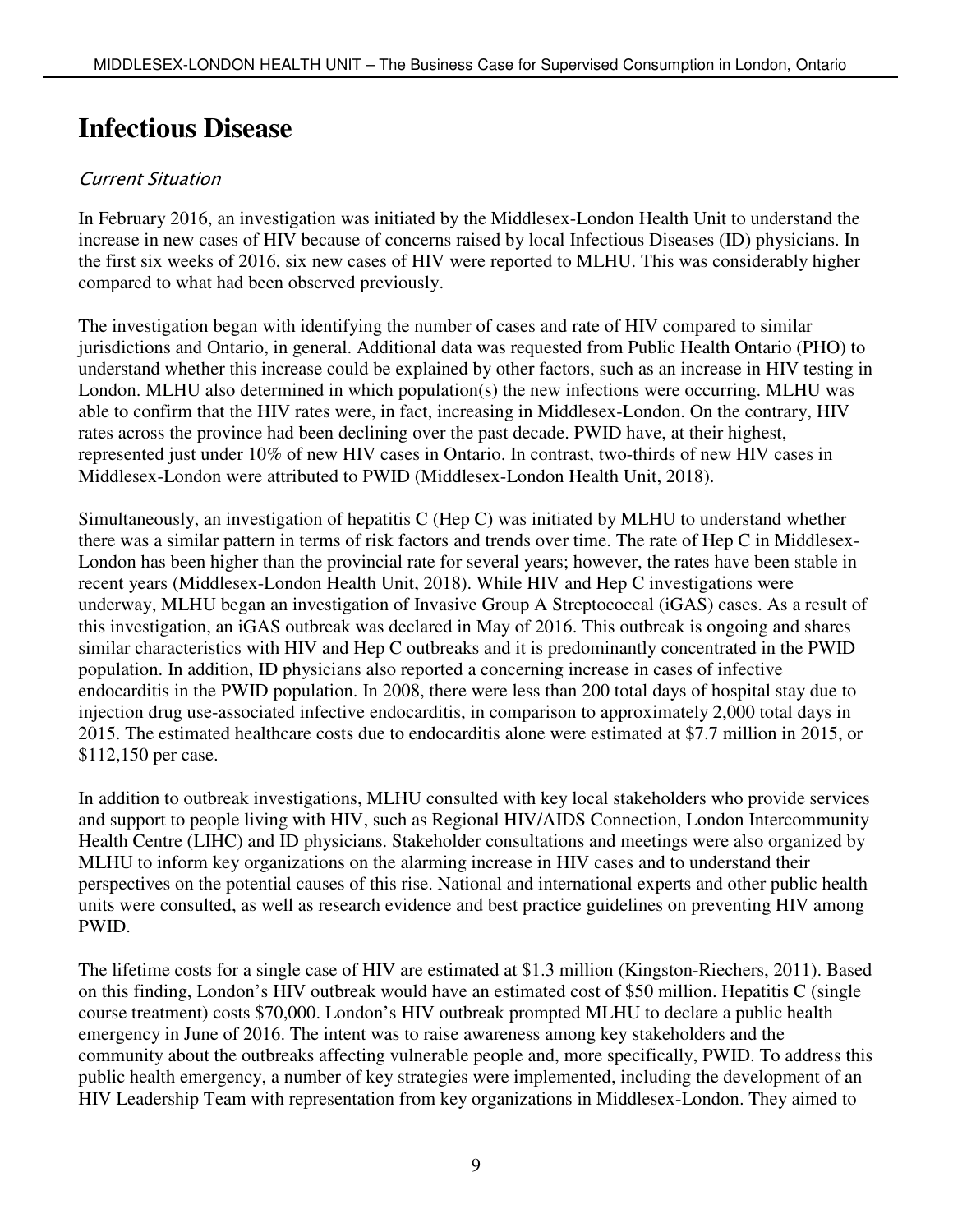create a comprehensive strategy to respond to these outbreaks and request support from the Public Health Agency of Canada, in the form of a field epidemiologist to assist with the investigation.

What MLHU knows thus far is that this public health emergency is multifactorial and requires a multipronged approach to addressing the interwoven issues.

#### Current Services Provided

In response to the public health emergency, and through consultations, the Middlesex-London Health Unit and community stakeholders identified the lack of tailored outreach services to facilitate access to HIV "treatment as prevention" or addiction services for hard-to-reach HIV-positive individuals. Following an internal review of effective strategies to address HIV in PWID, internal resources from MLHU were reallocated to form a small street level outreach team, made up of three staff: a team lead, an outreach nurse, and an outreach worker. The purpose of the street level outreach team is to enhance access to HIV treatment for vulnerable populations experiencing difficulties in accessing traditional services.

In September 2015, The "My Care" program was implemented at London Intercommunity Health Centre in collaboration with the St. Joseph's Infectious Diseases Care Program. The "My Care" program team includes a registered nurse, a nurse practitioner, a social worker and a physician. The program's objectives include: identifying at-risk individuals living with HIV and engaging and retaining individuals through a novel flexible outreach model of HIV care. This program has been very successful in not only engaging and providing treatment, but also in maintaining viral load suppression among HIV-positive patients who historically have had difficulty maintaining adherence to treatment. However, due to the absence of sustainable funding, the LIHC has suspended the intake of new HIV-positive patients since August 2016. At that time, the clinic had a client roster of 56 patients. Currently, the My Care Program has 48 clients enrolled in care.

Addiction services are an important part of a comprehensive strategy for increasing adherence to HIV treatment and improving the quality of life of PWID. The uptake of these services, especially opioid maintenance therapy, among HIV-positive individuals who have concurrent addiction disorders, positively influences the likelihood of adherence to HIV treatment. The situation in London appears to be unique in that there is a high rate of concomitant opioid and crystal methamphetamine use. While addiction services are available through Addiction Services of Thames Valley, the Canadian Mental Health Association (CMHA) and independent physician providers in London, there is a lack of service coordination and of capacity for low-threshold comprehensive addiction services geared toward high-risk PWID. According to the Ontario Integrated Supervised Injection Site (OISIS) survey, only 5% of 199 PWID surveyed received addiction services in the previous six months, and 8% reported difficulty accessing addiction services (Ontario HIV Treatment Network, 2017).

#### Impact of SCFs on Infectious Diseases

The literature suggests that SCFs can prevent the spread of blood-borne infections, reducing the rate of new diagnoses and the burden on the healthcare system. Findings from a prospective study of an SCF in Montreal suggest that 11 cases of HIV and 65 cases of Hepatitis C can be prevented each year (Jozaghi, Reid, & Andresen, 2013). Salmon, van Beek, Amin, Grulich and Maher (2009) estimated that the annual cost savings from the number of HIV infections prevented at InSite in Vancouver was between \$2.85 million and \$8.55 million.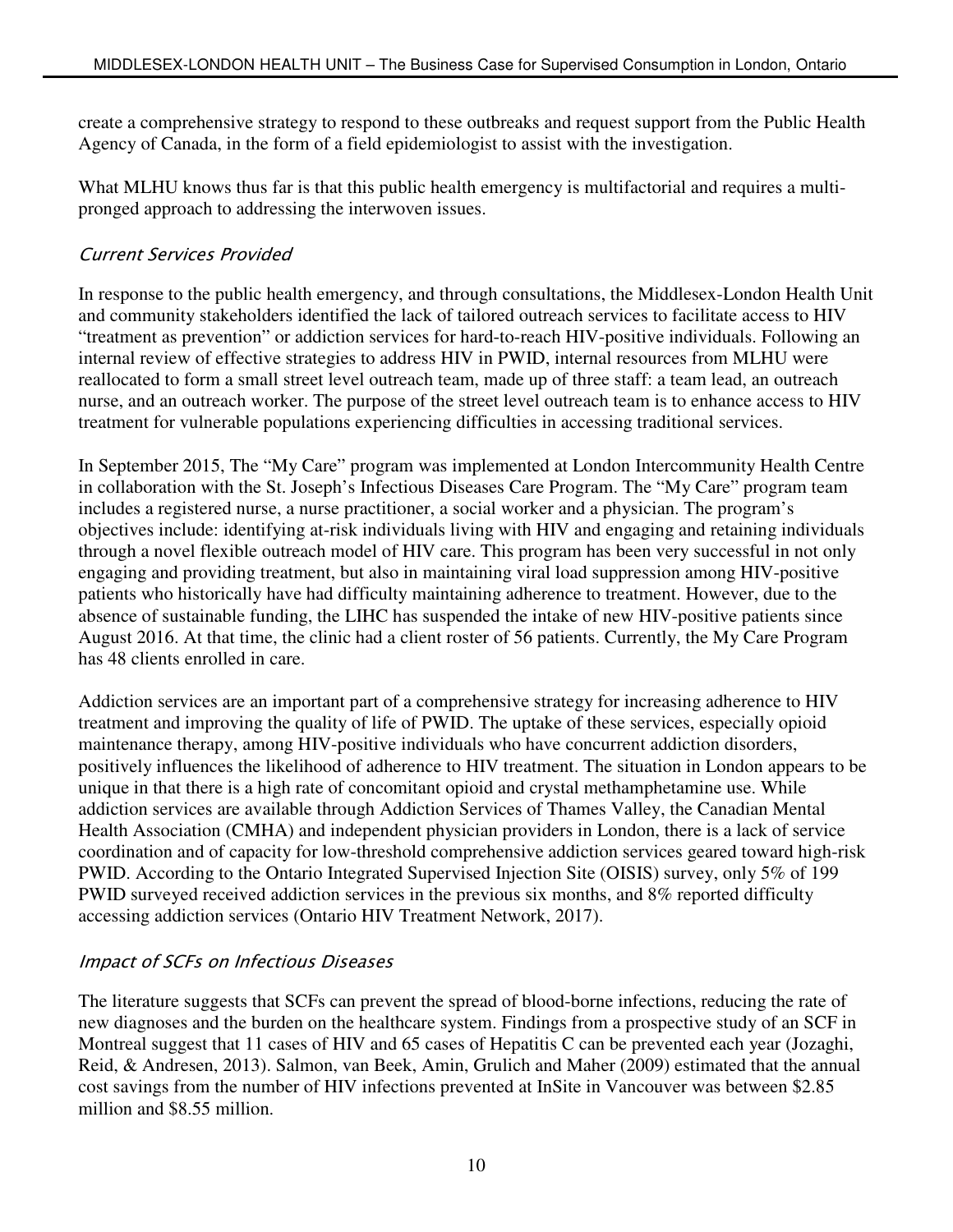## **Indirect Harms Associated with Drug Use**

### Current Situation

Between 2008 and 2012, London Police Services responded to an average of 730 incidents per year related to drug possession, and an average of 230 calls per year related to trafficking, distribution and possession of controlled drugs and substances (LexisNexis, 2018). Additionally, the Ontario Integrated Supervised Injection Services Feasibility Study, that gathered data from 199 people who use drugs in the Middlesex-London region, identified injection in public spaces and discarded drug use equipment as indirect harms associated with drug use (Ontario HIV Treatment Network, 2017).

In Middlesex-London, there is a high percentage of people who use drugs in public spaces, which often results in discarded drug equipment. Out of the 199 people who were surveyed, 72% of participants reported injecting drugs in public spaces in the last six months (Ontario HIV Treatment Network, 2017). Public drug use also presents potential harm to people who use drugs, through the use of unsafe consumption practices, which can increase the risk of overdose and the spread of diseases, such as hepatitis C and HIV.

Discarded equipment, such as used needles, pose a potential risk of injury for those who use public spaces where people inject drugs. In 2016, according to data provided by RHAC, there were over 3 million needles distributed along with other sterile injection equipment in the Middlesex-London region, of these approximately 1.8 million used needles were returned.

#### Current Services Provided

Regional HIV/AIDS Connection in collaboration with the Middlesex-London Health Unit and several community agencies across the city provide harm reduction services to people who use drugs. These services include, but are not limited to, distribution of safer drug use supplies and naloxone, safer drug use education and referrals to agencies that provide addiction treatment.

RHAC's Counterpoint Needle Syringe Program is funded by MLHU, the AIDS Bureau, and the Ministry of Health and Long-Term Care. This service has been acknowledged as one of the busiest needle exchange programs in Ontario. According to data provided by RHAC, in 2016, there were 17,140 interactions with Counterpoint clients, more than 3 million needles and syringes distributed from both fixed and mobile delivery programs, and over 6,000 used sharps containers recovered.

Despite the Counterpoint program, there is an urgent need to increase the availability of harm reduction supplies across London and Middlesex County. MLHU and RHAC are currently working together to enhance harm reduction services and increase the availability of supplies through small fixed satellite sites, as well as increasing hours of operation and the availability of harm reduction supplies on weekends.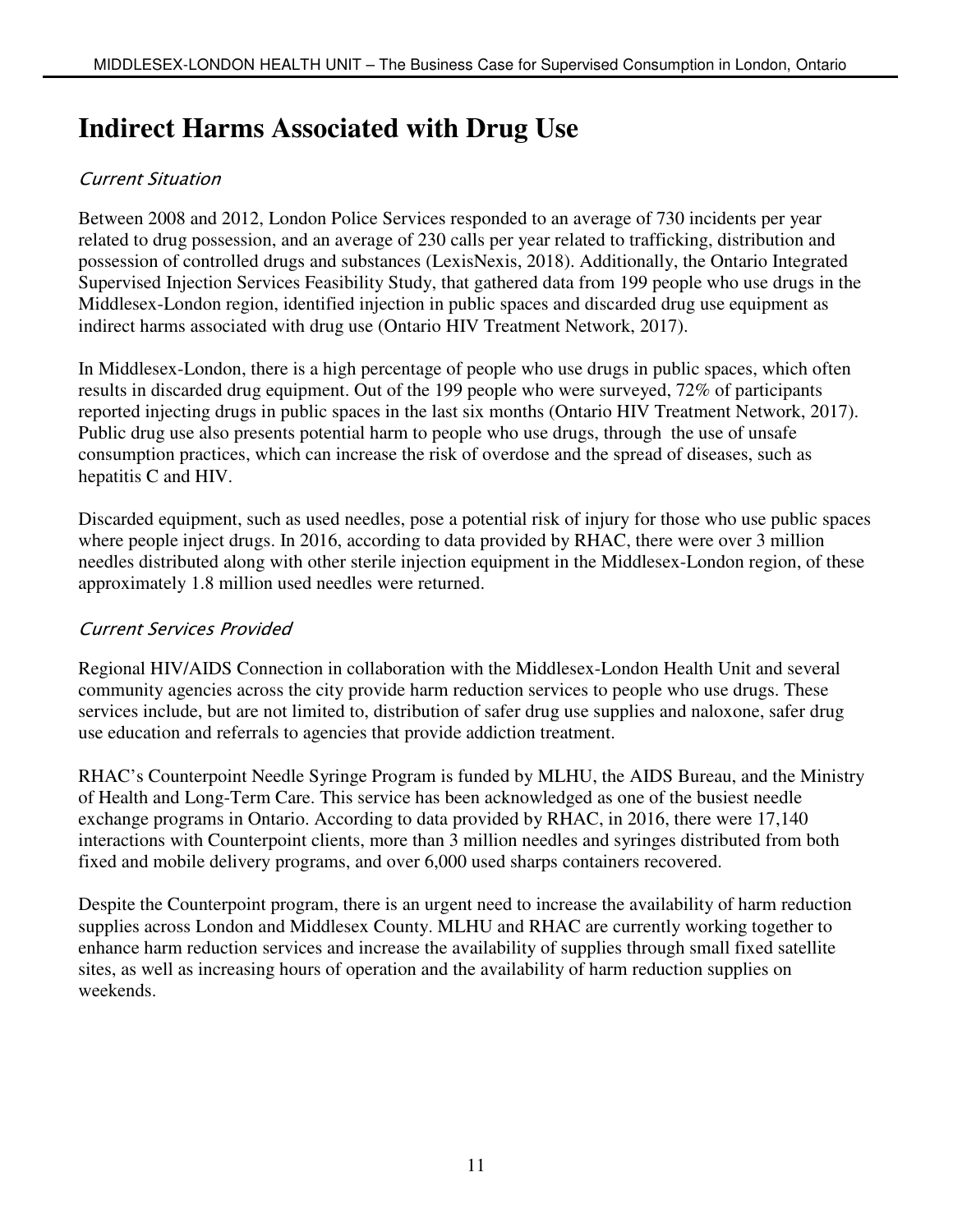#### Impact of SCFs on the Indirect Harms Associated with Drug Use

Other jurisdictions that have implemented SCFs have demonstrated the impact of these facilities in reducing the number of incidents and calls related to drug possession, trafficking and distribution and possession of controlled drugs and substances, as well as a reduction in the indirect harms associated with drug use.

Research conducted in Sydney, Australia has shown that there was no increase in the rates of robbery, theft, drug-related loitering or drug-related incidents in the vicinity following the opening of a SCF (Freeman et al., 2005). Other studies have also demonstrated the impact of these facilities in Sydney. Salmon, Thein, Kimber, Kaldor, and Maher (2007) found that after five years of operation, local business owners reported a significant reduction in public drug use and discarded drug equipment, as well as no change in drug dealing in the vicinity of the facility. Findings related to a reduction in public drug use and discarded drug equipment are consistent with a study conducted in 2007 in Vancouver by Petrar et al. This study found that people who use drugs reported less public drug use and less discarded drug equipment following the opening of InSite, North America's first SCF (Petrar et al., 2007). Similar findings have been shown in another study that demonstrated that the opening of Insite was associated with reductions with public drug use and discarded drug equipment in the facility's neighbourhood (Wood et al., 2004). Lastly, survey results related to SCFs in Europe have also demonstrated that these sites had also led to reductions in public drug use and discarded drug equipment in their respective communities (Kimber, Dolan, & Wodak, 2001).

Given the research gathered about SCFs in other jurisdictions, it is clear that the implementation of these facilities would have a high potential to reduce drug-related incidents, public injection, and discarded drug equipment in Middlesex-London.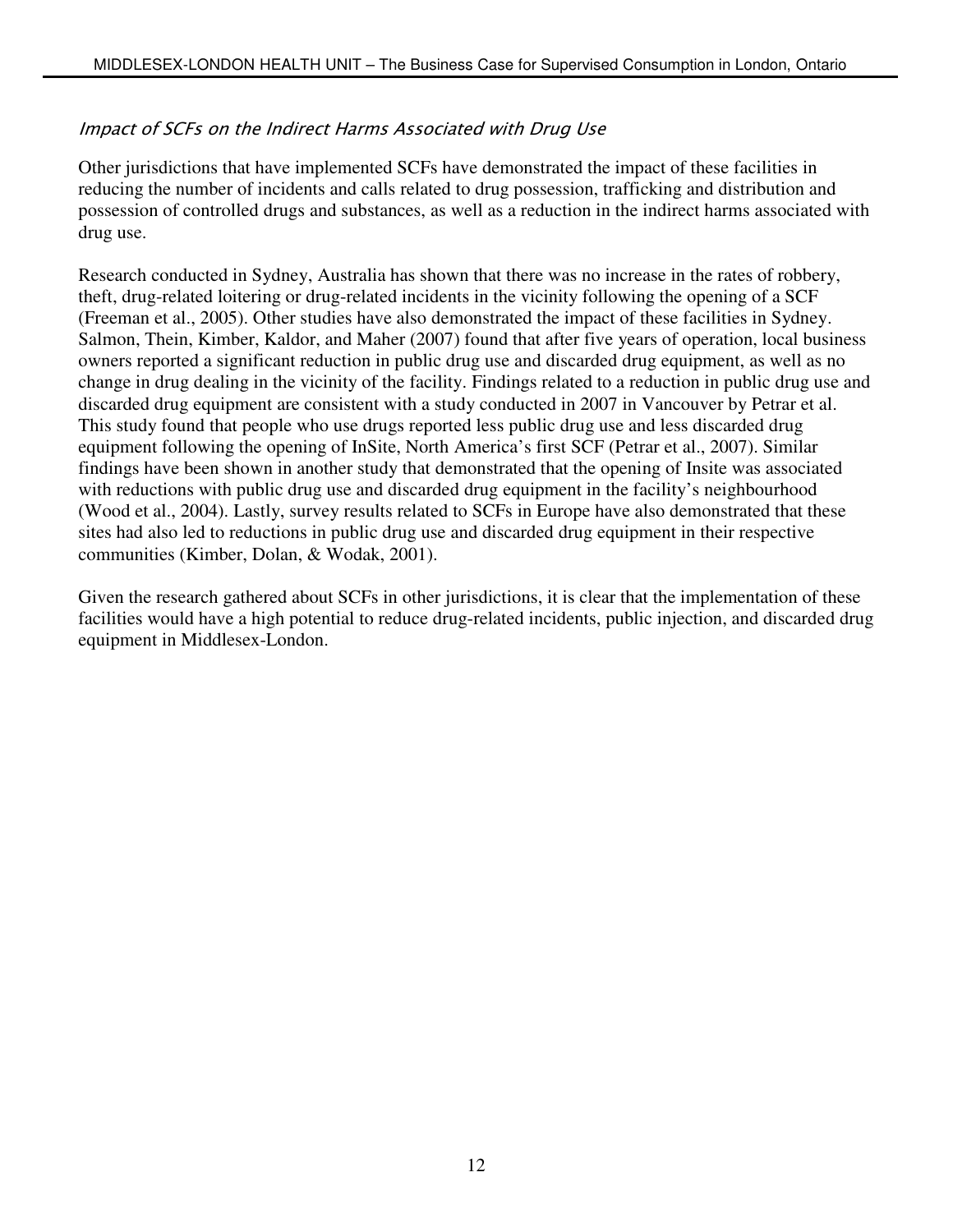### **References**

- Centre for Organizational Effectiveness. (2018). Supervised consumption facilities: Community consultation, London, ON. Summary report. London, ON: Author.
- Dolan, K., Kimber, J., Fry, C., McDonald, D., Fitzgerald, J., & Trautmann, F. (2000). Drug consumption facilities in Europe and the establishment of supervised injecting centres in Australia. *Drug & Alcohol Review*, *19*, 337-346.
- Freeman, K., Jones, C. G., Weatherburn, D. J., Rutter, S., Spooner, C. J., & Donnelly, N. (2005). The impact of the Sydney Medically Supervised Injecting Centre (MSIC) on crime. *Drug & Alcohol Review*, *24*(2), 173-184.
- Government of Canada. (2018). Supervised consumption sites: Status of applications [Webpage]. Retrieved from https://www.canada.ca/en/health-canada/services/substance-use/supervisedconsumption-sites/status-application.html
- Jozaghi, E., Reid, A. A., & Andresen, M. A. (2013). A cost-benefit/cost-effectiveness analysis of proposed supervised injection facilities in Montreal, Canada. *Substance Abuse Treatment, Prevention, & Policy, 8*, 25. doi:https://dx.doi.org/10.1186/1747-597X-8-25
- Kerr, T., Small, W., Moore, D., & Wood, E. (2007). A micro-environmental intervention to reduce the harms associated with drug-related overdose: Evidence from the evaluation of Vancouver's safer injection facility. *International Journal of Drug Policy, 18*(1), 37-45.
- Kerr, T., Stoltz, J. A., Tyndall, M., Li, K., Zhang, R., Montaner, J., & Wood, E. (2006). Impact of a medically supervised safer injection facility on community drug use patterns: A before and after study. *Bmj, 332*(7535), 220-222. doi:10.1136/bmj.332.7535.220
- Kerr, T., Tyndall, M. W., Zhang, R., Lai, C., Montaner, J. S., & Wood, E. (2007). Circumstances of first injection among illicit drug users accessing a medically supervised safer injection facility. *American Journal of Public Health, 97*(7), 1228-1230. doi:10.2105/ajph.2006.086256
- Kimber, J., Dolan, K., & Wodak, A. (2001). *International survey of supervised injecting centres (1999- 2000)* (Technical Report No. 126). Retrieved from the National Drug and Alcohol Research Centre website https://ndarc.med.unsw.edu.au/sites/default/files/ndarc/resources/TR.126.pdf
- Kingston-Riechers, J. (2011). *The economic cost of HIV/AIDS in Canada*. Retrieved from the Canadian AIDS Society website http://www.cdnaids.ca/wp-content/uploads/Economic-Cost-of-HIV-AIDSin-Canada.pdf
- LexisNexis. (2018). Community crime map [Interactive map]. Retrieved from https://communitycrimemap.com/

Middlesex-London Health Unit. (2014). *The impact of prescription and non-prescription drug use in*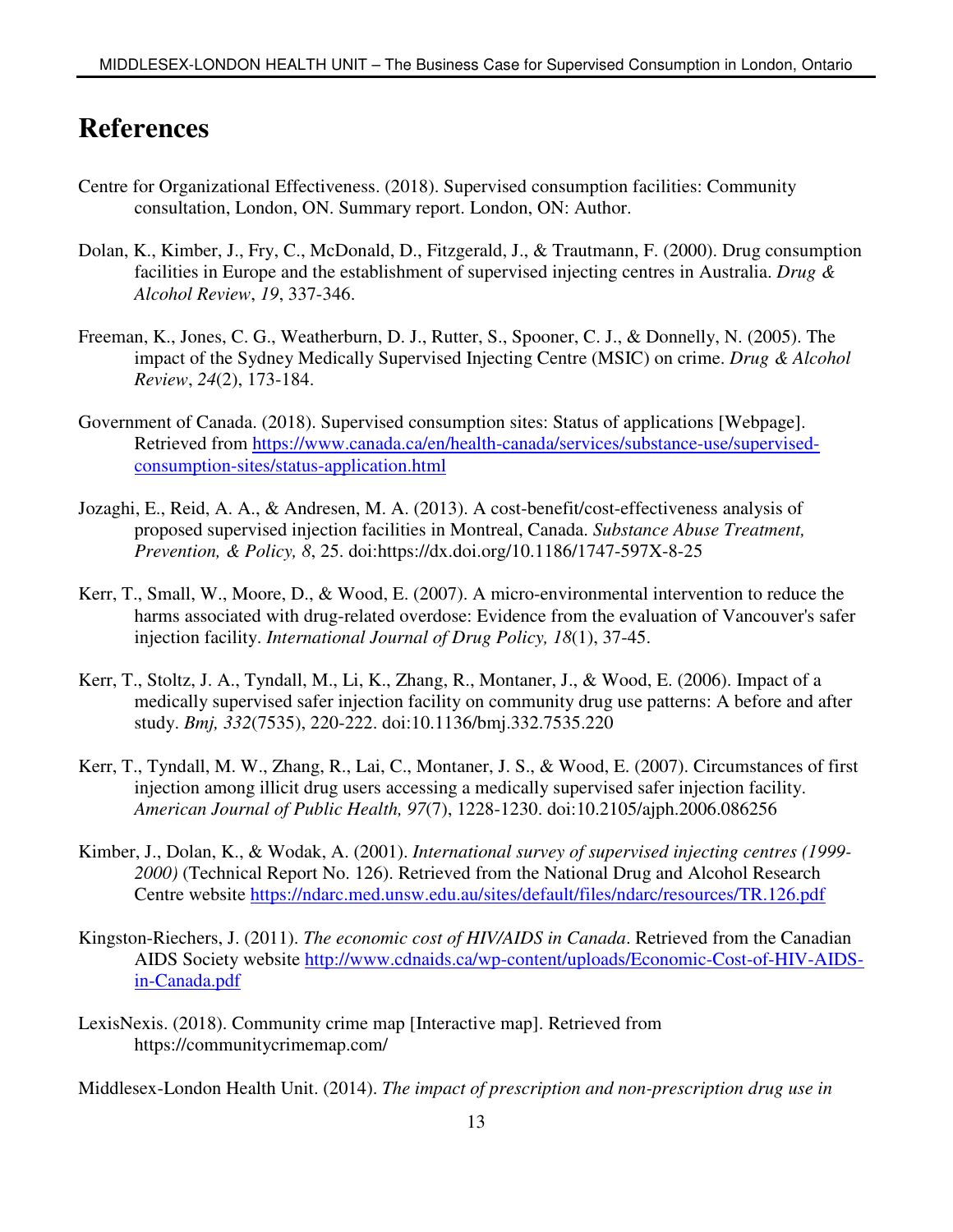*Middlesex-London* (Report No. 032-14). Retrieved https://www.healthunit.com/may-15-2014 agenda

- Middlesex-London Health Unit. (2016). *Persons who inject drugs in Middlesex-London: An update* (Report No. 040-16). Retrieved from https://www.healthunit.com/june-16-2016-agenda
- Middlesex-London Health Unit. (2017). *Development and implementation of a strategy to address HIV, hepatitis C, invasive group A streptococcal disease and infective endocarditis in persons who inject drugs in Middlesex-London, Ontario* (Report No. 021-17). Retrieved from https://www.healthunit.com/april-20-2017-agenda
- Middlesex-London Health Unit. (2018). Opioids What is the situation? [Webpage]. Retrieved from https://www.healthunit.com/opioids-middlesex-london#HIV
- Milloy, M. J., Kerr, T., Tyndall, M., Montaner, J., & Wood, E. (2008). Estimated drug overdose deaths averted by North America's first medically-supervised safer injection facility. *PLoS ONE, 3*(10), e3351. doi:https://dx.doi.org/10.1371/journal.pone.0003351
- Ministry of Health and Long-Term Care. (2016, October 12). *Ontario taking action to prevent opioid abuse: Province enhancing reporting system, connecting patients with high quality treatment* [Press release]. Retrieved from https://news.ontario.ca/mohltc/en/2016/10/ontario-taking-actionto-prevent-opioid-abuse.html
- Ministry of Health and Long-Term Care. (2017, June 12). *More front-line workers for every community in Ontario to combat opioid crisis* [Press release]. Retrieved from https://news.ontario.ca/mohltc/en/2017/06/more-front-line-workers-for-every-community-inontario-to-combat-opioid-crisis.html
- Ministry of Health and Long-Term Care. (2018). *Overdose prevention sites: User guide for application*. Retrieved from http://www.health.gov.on.ca/en/news/bulletin/2018/docs/hb\_20180111\_ops\_user\_guide.pdf
- Myer, A. J., & Belisle, L. (2018). Highs and lows: An interrupted time-series evaluation of the impact of North America's only supervised injection facility on crime. *Journal of Drug Use, 48*(1), 36-49.
- Ontario HIV Treatment Network. (2014). *Rapid response: What is the effectiveness of supervised injection services?* (Rapid Review #83). Retrieved from http://www.ohtn.on.ca/rapid-response-83 supervised-injection/
- Ontario HIV Treatment Network. (2017). *Ontario Integrated Supervised Injection Services Feasibility Study report: London, ON*. Retrieved from http://www.ohtn.on.ca/wpcontent/uploads/2017/02/OISIS-London-Report-Online.pdf
- Petrar, S., Kerr, T., Tyndall, M. W., Zhang, R., Montaner, J. S., & Wood, E. (2007). Injection drug users' perceptions regarding use of a medically supervised safer injecting facility. *Addictive Behaviors, 32*(5), 1088-1093.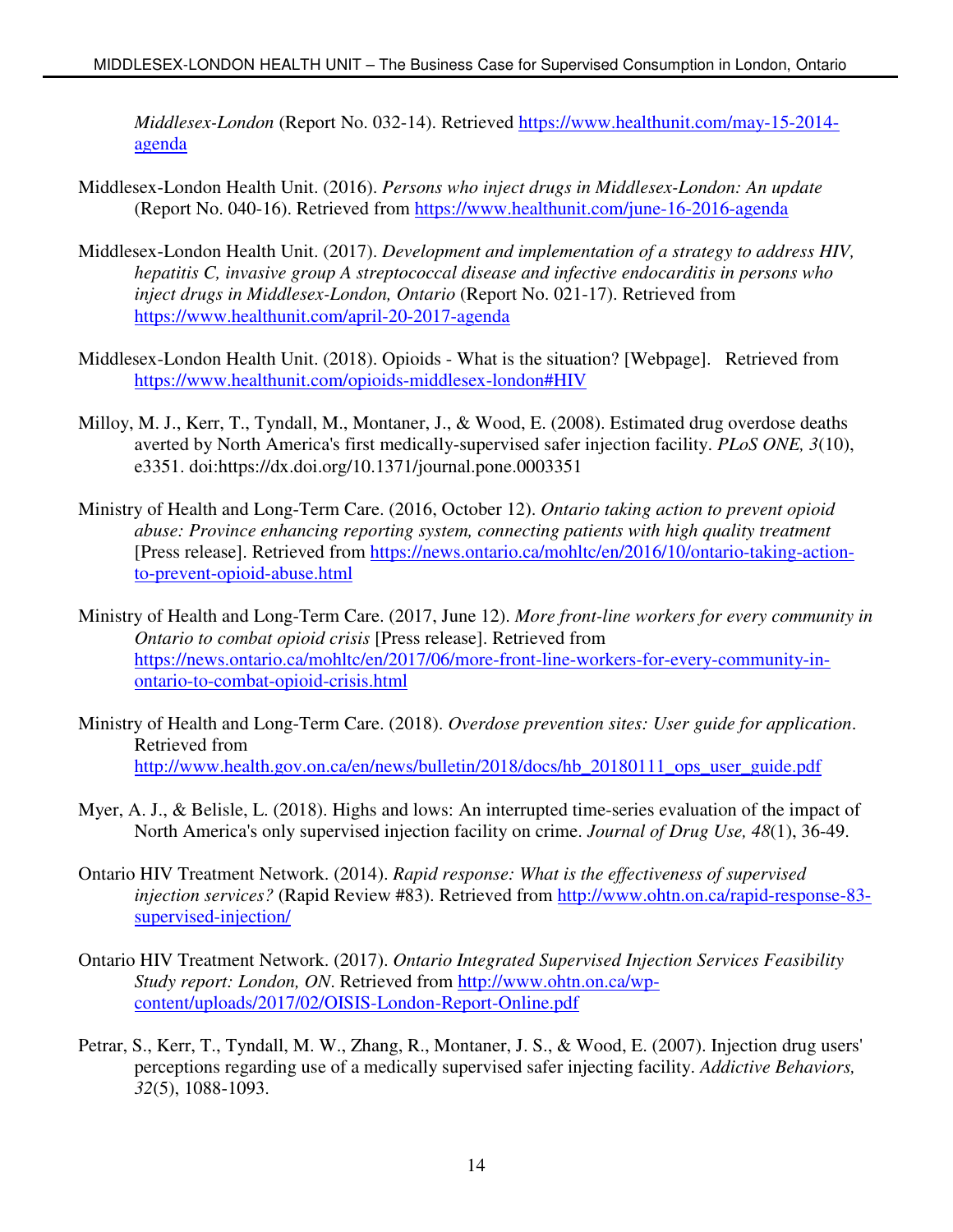- Potier, C., Laprévote, V., Dubois-Arber, F., Cottencin, O., & Rolland, B. (2014). Supervised injection services: What has been demonstrated? A systematic literature review. *Drug & Alcohol Dependence, 145*, 48-68.
- Public Health Agency of Canada. (2018). *National report: Apparent opioid-related deaths in Canada*. Retrieved from https://www.canada.ca/en/public-health/services/publications/healthyliving/national-report-apparent-opioid-related-deaths-released-march-2018.html
- Public Health Ontario. (2017). Opioid-related morbidity and mortality in Ontario [Webpage]. Retrieved from https://www.publichealthontario.ca/en/dataandanalytics/pages/opioid.aspx
- Salmon, A. M., Thein, H. H., Kimber, J., Kaldor, J. M., & Maher, L. (2007). Five years on: What are the community perceptions of drug-related public amenity following the establishment of the Sydney Medically Supervised Injecting Centre? *International Journal of Drug Policy, 18*(1), 46-53.
- Salmon, A. M., van Beek, I., Amin, J., Grulich, A., & Maher, L. (2009). High HIV testing and low HIV prevalence among injecting drug users attending the Sydney Medically Supervised Injecting Centre. *Australian & New Zealand Journal of Public Health, 33*(3), 280-283.
- Salmon, A. M., van Beek, I., Amin, J., Kaldor, J., & Maher, L. (2010). The impact of a supervised injecting facility on ambulance call-outs in Sydney, Australia. *Addiction, 105*(4), 676-683. doi:https://dx.doi.org/10.1111/j.1360-0443.2009.02837.x
- Small, W., Wood, E., Lloyd-Smith, E., Tyndall, M., & Kerr, T. (2008). Accessing care for injectionrelated infections through a medically supervised injecting facility: A qualitative study. *Drug & Alcohol Dependence, 98*(1-2), 159-162. doi:https://dx.doi.org/10.1016/j.drugalcdep.2008.05.014
- Stoltz, J. A., Wood, E., Small, W., Li, K., Tyndall, M., Montaner, J., & Kerr, T. (2007). Changes in injecting practices associated with the use of a medically supervised safer injection facility. *Journal of Public Health, 29*(1), 35-39.
- Tyndall, M. W., Kerr, T., Zhang, R., King, E., Montaner, J. G., & Wood, E. (2006). Attendance, drug use patterns, and referrals made from North America's first supervised injection facility. *Drug & Alcohol Dependence, 83*(3), 193-198. doi:10.1016/j.drugalcdep.2005.11.011
- Wood, E., Kerr, T., Small, W., Li, K., Marsh, D. C., Montaner, J. S., & Tyndall, M. W. (2004). Changes in public order after the opening of a medically supervised safer injecting facility for illicit injection drug users. *CMAJ*, *171*(7), 731-734.
- Wood, E., Tyndall, M. W., Zhang, R., Montaner, J. S., & Kerr, T. (2007). Rate of detoxification service use and its impact among a cohort of supervised injecting facility users. *Addiction, 102*(6), 916- 919.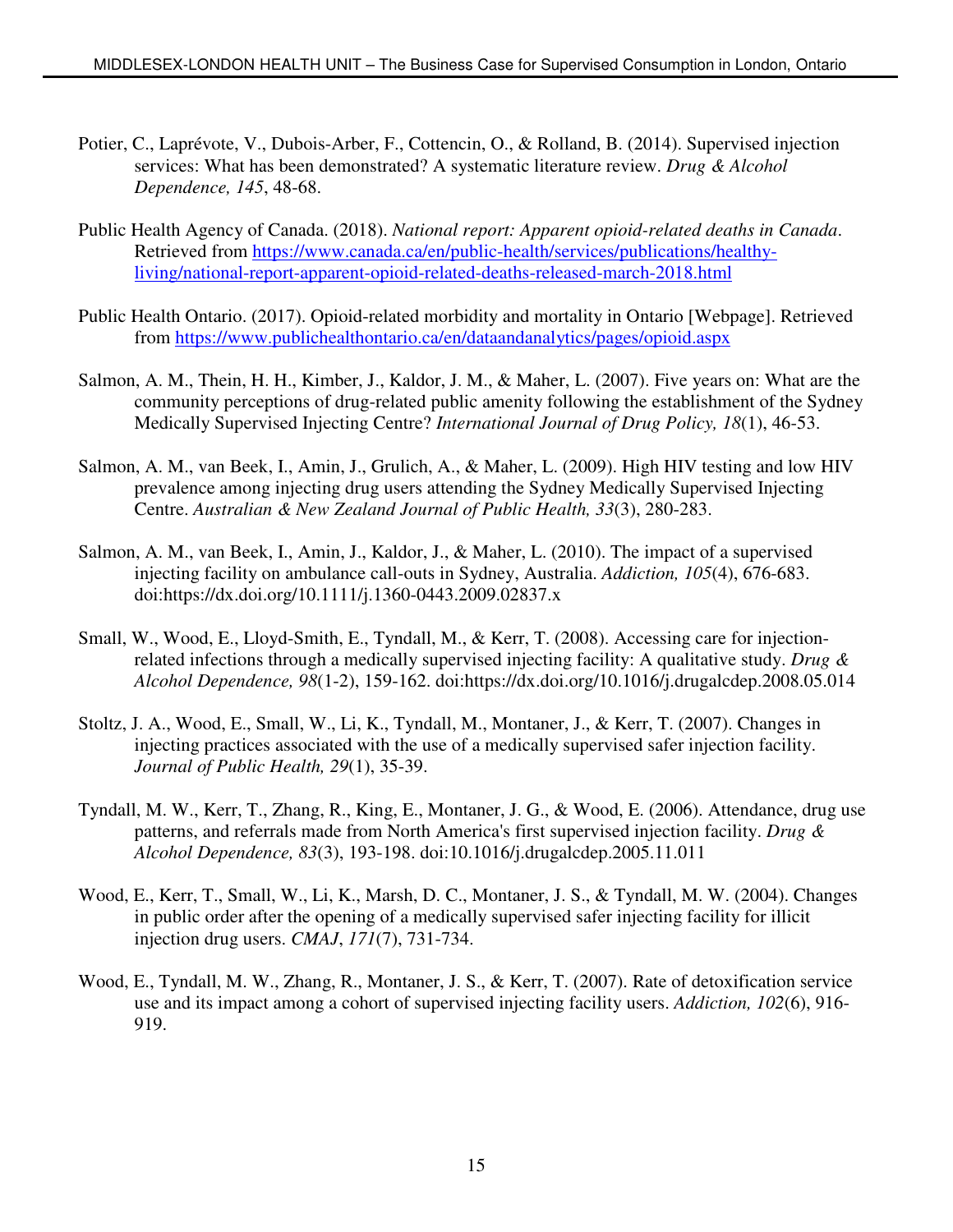## **Appendix A – Letters of Support**

From: Janette MacDonald [mailto:janette@downtownlondon.ca] Sent: April-20-18 2:40 PM To: Christopher Mackie <Christopher.Mackie@mlhu.on.ca> Subject: Fwd: Mobile Supervised Consumption Facility

Chris:

Downtown London acknowledges the severity of the opiod crisis and our members are affected by it on a day to day basis.

We obviously want to be part of the solution to save lives, provide social justice and economic resiliency.

We would support a mobile site in principal as long as there is a permanent site that is set up to offer wrap around services to ensure that the affected population are provided with every opportunity to receive treatment and counselling.

If the permanent site is located at one of the proposed locations on Simcoe or York St the downtown area would still have to be serviced and a mobile site - with the locations carefully selected with consultation from our members and adjusted as issues or more appropriate locations arise. Then we can offer our support for a mobile site.

We look forward to working with you to save lives.

Best regards,

Janette.

Janette MacDonald, CEO and General Manager. Downtown London 123 King St, London, ON. N6A 3N7. Office: 519 432 8389 Cell: 519 859 2632.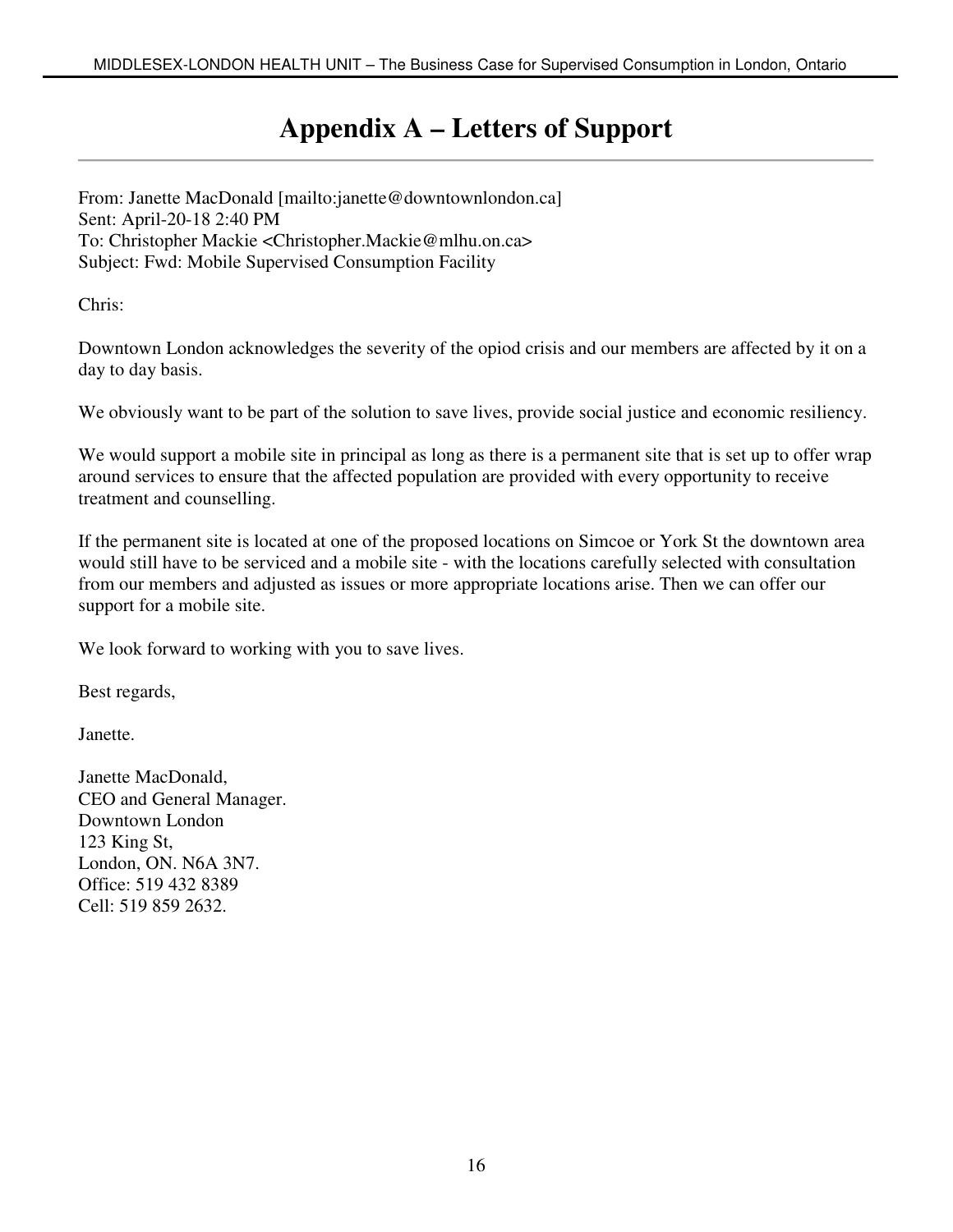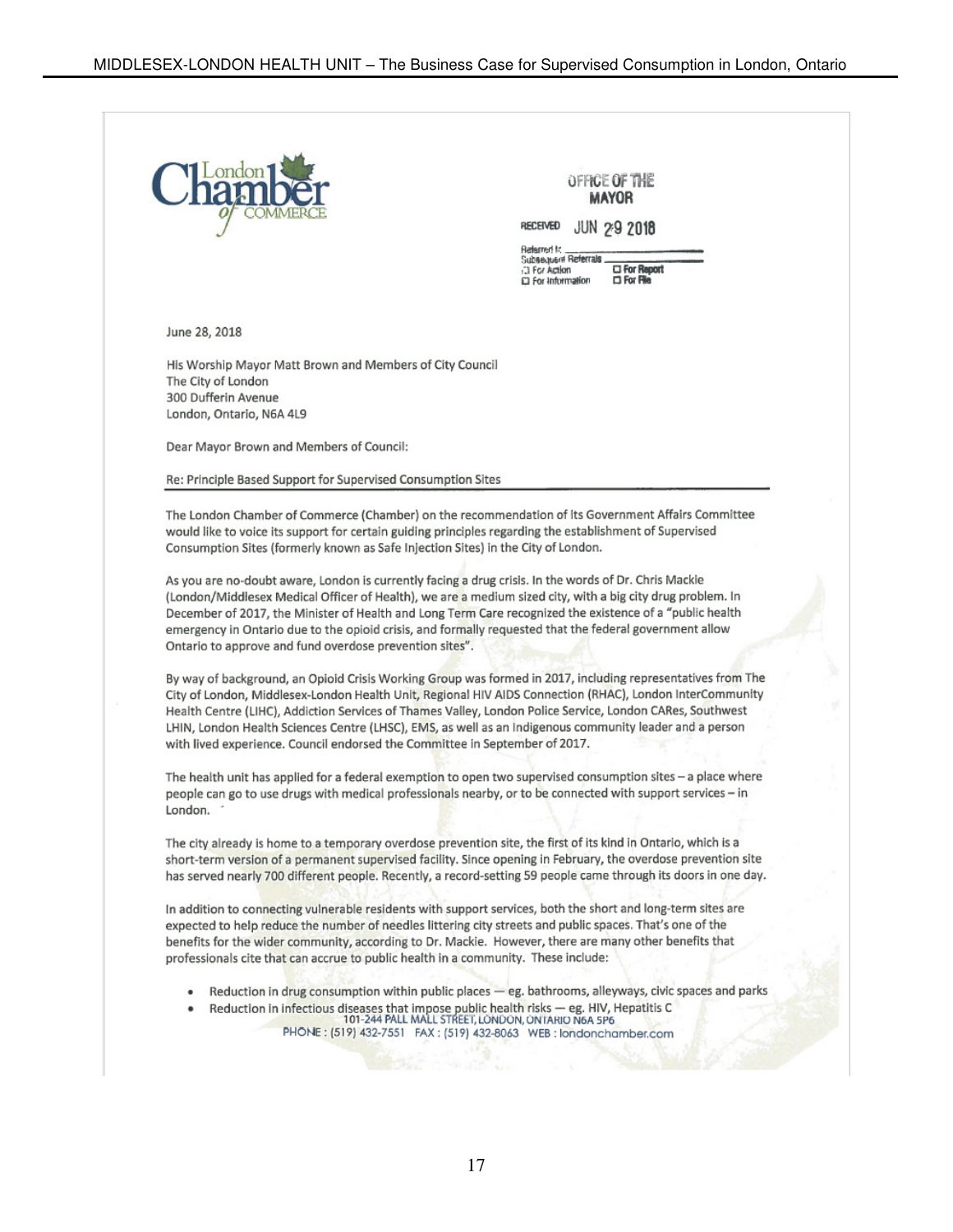- Reduction in overdose emergency room visits and associated costs
- Reduction in overdose deaths
- Health supports for vulnerable populations that are engaged in drug use
- Referrals and navigation to drug addiction, detox and other related support services
- Safety for persons using drugs, during their high when they can be vulnerable
- Reduction in public disorder during their high
- Opportunity for community connections
- Teaching of clean consumption practices
- . Reduction in the number of used needles disposed in public places

London's clean needle distribution program currently distributes approximately 3 million needles per year more than the City of Toronto. Often times these needles are discarded, which causes problems for local business owners, families and organized sports participants not to mention the poor image it portrays to those visiting our city.

Statistics on drug related deaths and complications in London are among the worst in the province including:

- 40 fentanyl related deaths per year
- 80-90% of all new HIV cases due to infected needles
- 30-40 deaths per year caused by drug induced endocarditis (a serious heart infection)

This can only harm our ability to attract new businesses and capital to our region.

In addition to the human cost of the current drug epidemic, it also takes a massive toll on our economy. In terms of health care costs and lost productivity, endocarditis costs our economy \$7 million per year, while a single case of HIV costs 1.3 million.

While much attention has been paid to opioids (eg. heroin, oxycodone, morphine, hydromorphone, fentanyl), other drugs such as stimulants (eg. cocaine, methamphetamine, and ecstasy) and depressants (eg. alcohol) also represent a major part of the drug addiction and overdose crisis. Not only can drug addiction undermine an individual's mental and physical health, it can generate associated community health risks that have created overlapping drug-related crises in the London community:

- Overdose emergency care and death
- HIV infection
- Hepatitis C infection
- · Infective endocarditis
- Needle recovery  $\bullet$
- $\bullet$ Public drug use

Given all that is at stake, we believe it is important that Supervised Consumption Sites be established within the city as the research on the matter is quite clear that these sites help to get drug users off the streets and help save lives. Since Insite, Vancouver's first Supervised Injection Site opened 13 years ago, overdose deaths in 500 m radius of the facility have decreased by more than 35%. And while there have been overdoses at the centre, there have been no deaths. Furthermore, research shows those who use Insite have a 30% greater chance of entering long term addiction treatment and detoxification programs.

We support the recommendation of Dr. Chris Mackie that the city establish two permanent sites and one mobile site.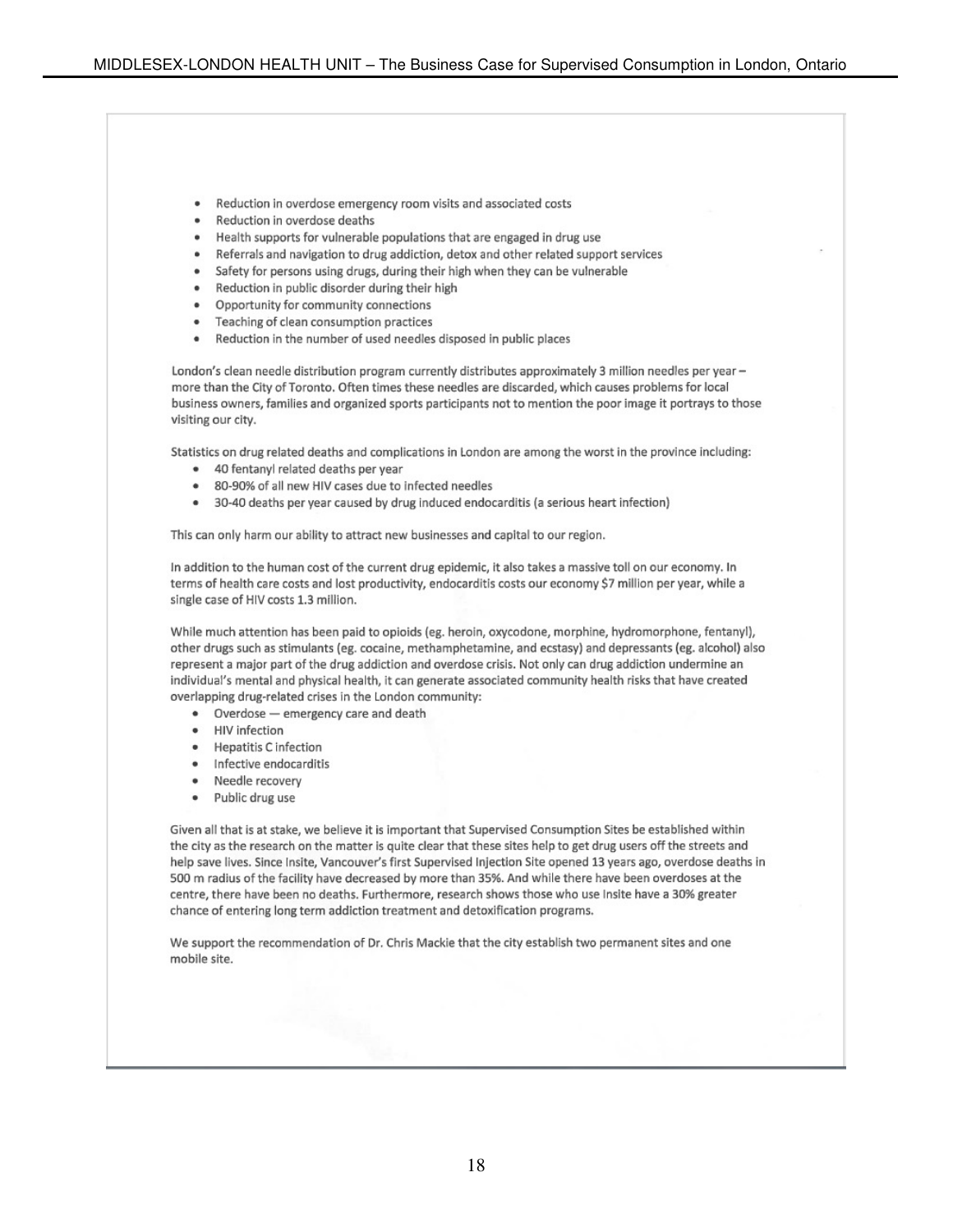A study in Vancouver found that there was no increase in crime once a Supervised Consumption Site was established. Additionally, a major review of Europe's drug consumption rooms commissioned by the EU's European Monitoring Centre for Drugs and Drug Addiction found that not only was there no increase in crime but there was a decrease in the level of "public nuisance" after they were opened.<sup>I</sup> As London's own Chief of Police stated, the drug addiction problem in the city is not something that we can arrest our way out of.

Despite the positive research however, we understand that there is a great deal of anxiousness surrounding these sites. Those who live or do business in areas where potential sites may be located, will naturally wonder how such sites will affect them and any potential negative impact should be minimized. For this reason we recommend that the following principles be developed and adhered to in the establishment of such sites:

- 1. A comprehensive communication and engagement strategy for all affected stakeholders including owners of surrounding businesses.
- 2. The development of a neighbourhood safety plan in collaboration with the community and affected neighbourhoods which includes perimeter security.
- 3. Develop a model that works on the principles of human kindness because when people are treated like animals, they tend to act like animals.
- 4. Ensure that the After Care Room has the resources to link individuals with support services to help solve issues such as homelessness, mental health conditions, and drug and alcohol rehabilitation.
- 5. An effective needle waste collection plan.

Respectfully,

Gerry Macaktney, CEO London Chamber of Commerce Copies: Chamber Board of Directors, Government Affairs Committee

https://www.dublininquirer.com/wp-content/uploads/2015/08/consumption\_rooms\_report.pdf